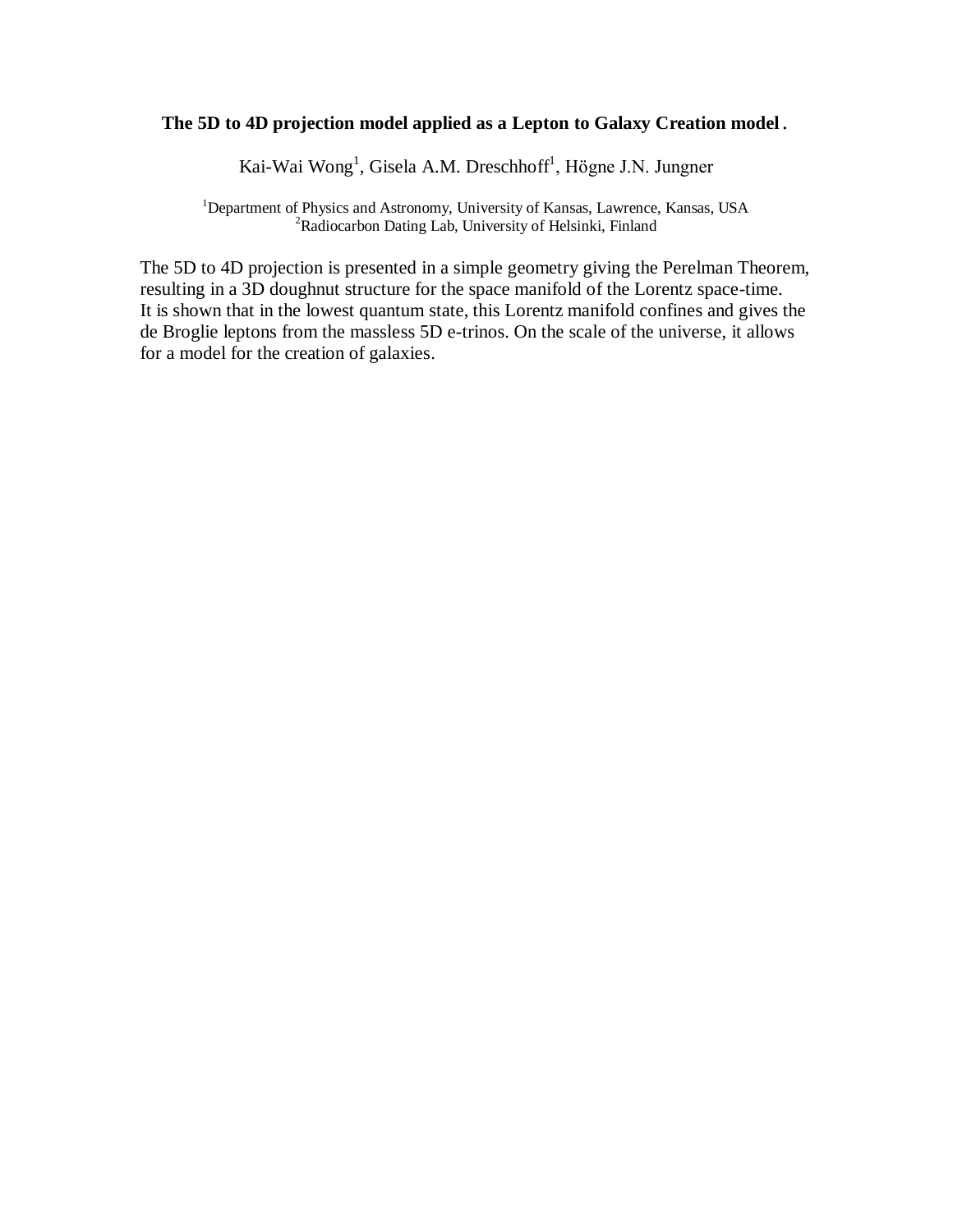# **1. Introduction**

In our recent work we have discussed the physics that comes from the 5D homogeneous space-time metric, and the projection actions that would produce the Lorentz 4D spacetime metric [1;2]. Many well-known results in physics could then be obtained. This includes the SU(3) representations of hadrons, together with their quantitative masses. However, there are significant differences of the 5D projection theory to those of current conventional theories, and these are part of the discussion in this paper, namely: (1). The SU(2) and SU(3) symmetries to the elementary particles are the result of projections of the homogeneous 5D space-time manifold, not super-symmetries. (2). The unit charge 'e' is the coupling constant between massless vector and spinor fields, solutions of the 5D metric operator, not a fundamental parameter, neither is Planck's constant, as postulated in conventional theories.

(3). Riemannian geometry in General Relativity is a result of superposition of the time shift and conformal space projections, not the gravitational equation, rather it is the gravitational equation that resulted from the projections.

(4). Electrodynamics and gravitation are already unified according to the 5D projection theory, neither is there a singularity in the gravitational field solution. The removal of the singularity or the introduction of black holes are not needed, nor do we have black holes in the universe! Totally different to current Cosmology theory .

(5). Both galactic centers and star and planet centers are in 5D, and filled by massless charged spinors closed orbitals, not black holes.

(6). Gluon potentials between quarks are repulsive, but not the result of scattering with Higgs fields in a condensed state, as some conventional theories suggest.

(7). Time reversal symmetry is absent due to the 5D metric not broken by imposing a super symmetry, as specified by the causality requirement, rather it is the inverse.

(8). Stars and planets are formed from projection actions, not successive collisions from asteroids in space as some astrophysicists propose.

(9). The creation of the universe is due to projection actions, not a Big Bang due to massive energy disturbance. As projection has no inverse operation, the universe cannot revert back into pure energy. Furthermore, for the projection actions to create galaxies, it has to start at least a finite time greater than any one galactic 5D core age. This means the age for the universe must exceed the age measured starting with the single Big Bang as now generally believed by astronomers (see recent results, Planck Mission [3]). (10). All fields are essentially electrodynamic in origin, which always satisfy gauge invariance. We need no other new fields in nature, contrary to what most theories postulate.

# **2. The lepton masses due to boundary conditions created by P<sup>0</sup> and the gravitational potential obtained through the projection P and the Riemannian curvature.**

In order to fully understand our statements in the introduction regarding the differences between the 5D projection model theory and some current conventional theories, we need an understanding in a geometrical simple way how we map from the 5D homogeneous space-time into the 4D Lorentz space-time as proven by Perelman [4;5], such that we can reformulate General Relativity and develop a galaxy model. To discuss the 5D projection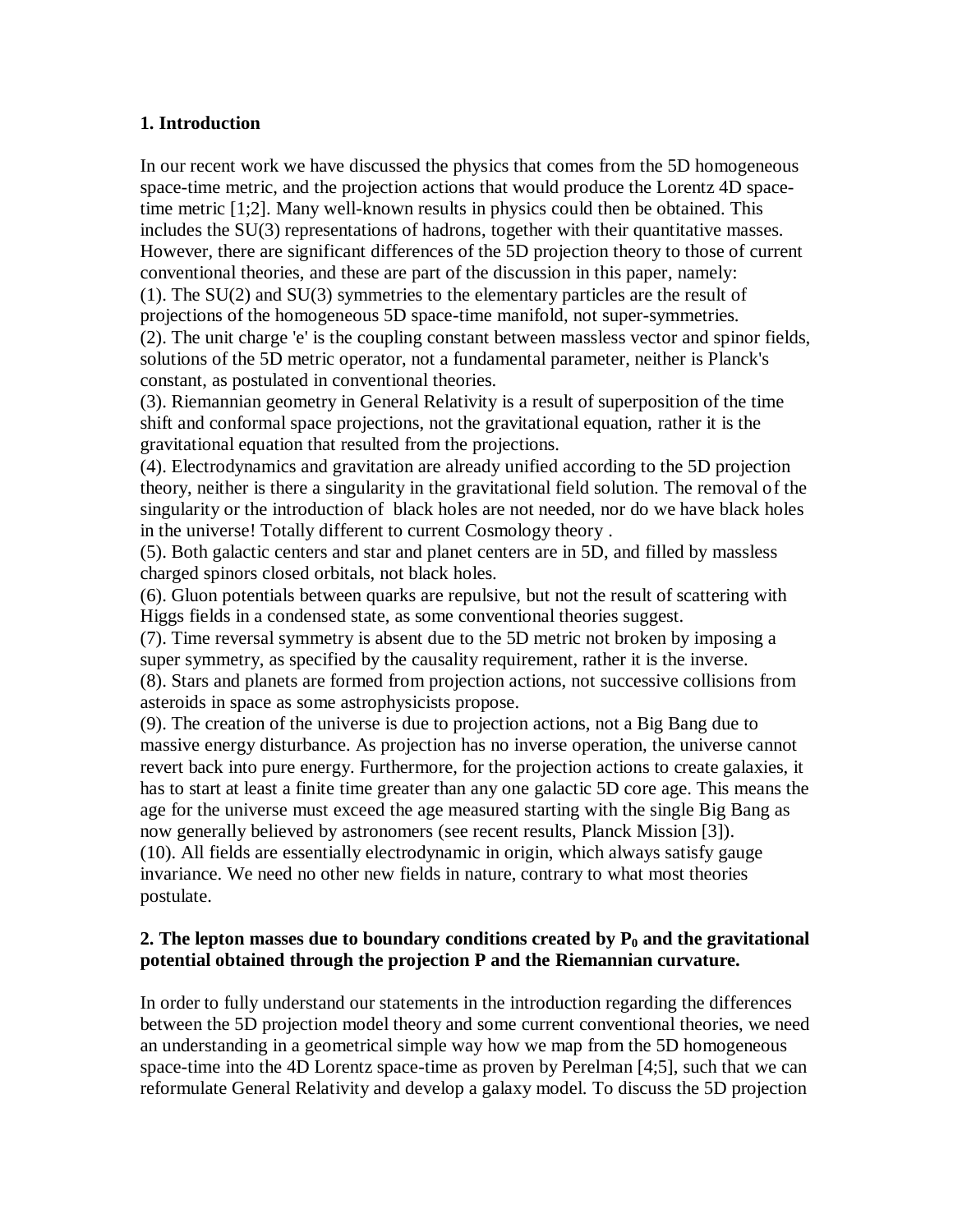theory beyond producing the hadron representations [1;2], we need to apply the mapping theorem from 5D to 4D as rigorously proven by Perelman. Instead of the rigorous mathematics let us begin by introducing a simple geometrical explanation: Let us consider a 2D circular coordinate transformation

$$
x^2 + y^2 = r_0^2 \tag{2.1}
$$

We can apply a complex transformation with a radius vector r;

$$
r = r_0 e^{i\Phi} \tag{2.2}
$$

where  $r_0$  is the radius amplitude, and  $\Phi$  is the angle measured from the x axis.

Now let us define in 3D, that  $r_0 = az$ , where a is a proportional constant. The 3D surface given by

$$
x^2 + y^2 = (az)^2 \tag{2.3}
$$

is a conic surface. It should be noted that the complex transformation for the  $(x, y)$  is a conformal transformation. Such surface in 3D breaks the homogeneity of 3D.

Furthermore, the curvatures on this conic surface produce a Riemannian curvature given by:

$$
dz/dr = a; dy/dx = \tan\Phi, \text{ etc.}
$$
 (2.4)

Suppose space-time is given by the homogeneous 4d metric:  $t^2 = x^2 + y^2 + z^2$ , then we make another complex transformation between (z, r) for  $r^2 + z^2$  of the 3D manifold. This will give us the surface of a sphere with radius  $r_0$ . It should be noted that because of homogeneity between all 3 coordinates, despite two rotational angles, this degeneracy of x,y,z reduces the two normals to just one along the radius vector, as any planar cut through the sphere will give always a circle. Furthermore, the electro-magnetic fields given by Maxwell equations indeed is given by this 4D homogeneous metric, and resulted in spherical light propagation from a point source. Thus fixing the center of the sphere by the turning on of the light source, which is the same philosophical conclusion that we stated in describing that the 5D homogeneous space-time metric implies an absolute beginning in creation .

However in 4D space-time with the presence of mass, according to Special Relativity is given by the Lorentz metric, not the homogeneous metric.

Now let us consider the Lorentzian metric, and express it as follows:

$$
t^2 - \tau^2 - z^2 = x^2 + y^2 \tag{2.5}
$$

the right hand side can be transformed by the above complex transformation, reducing the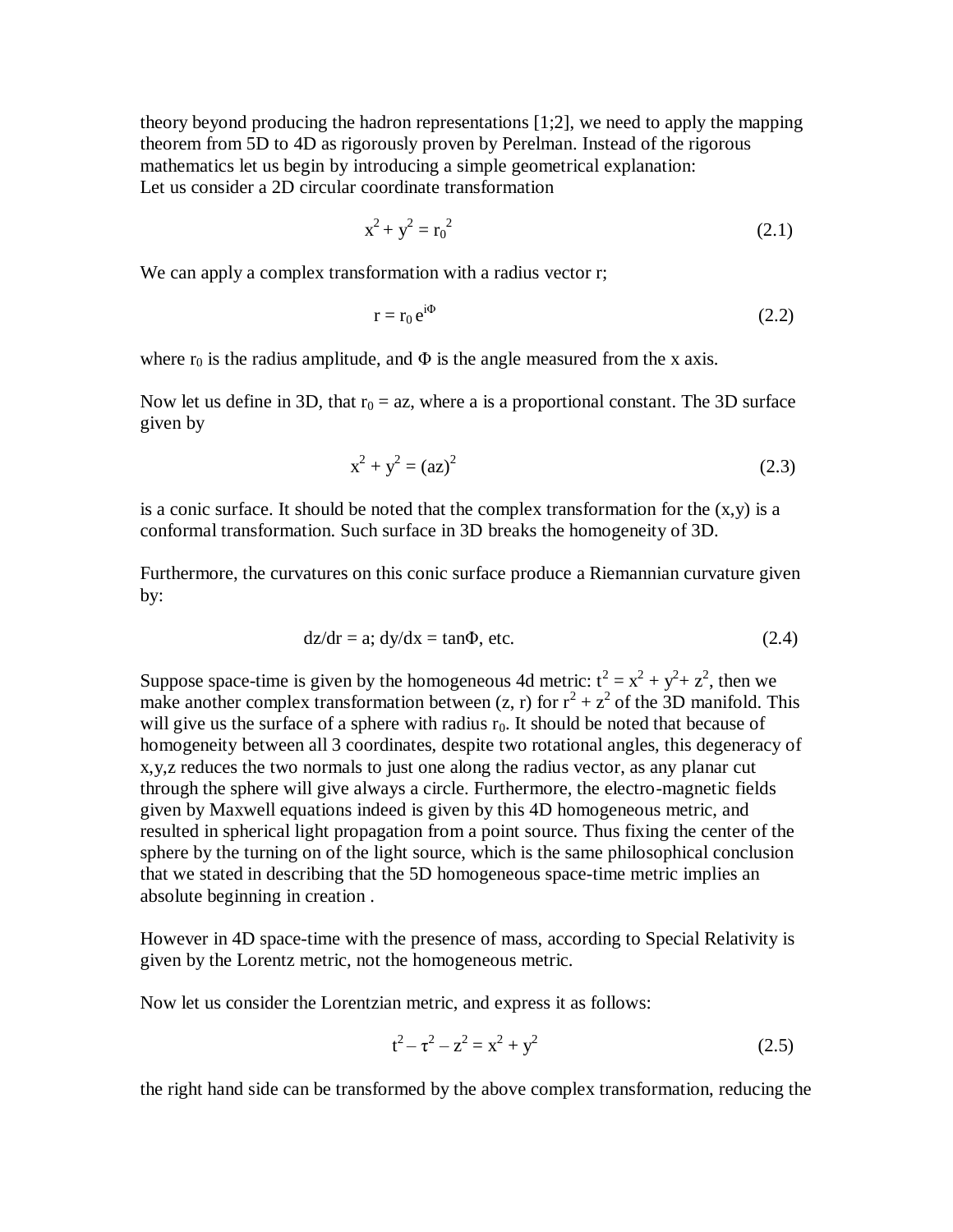metric to

$$
t^2 - \tau^2 - z^2 = r_0^2 \tag{2.6}
$$

As 
$$
r_0^2 > 0
$$
,  $t^2 > \tau^2 + z^2$  (2.7)

If  $\tau$  is the projected value of the 4th space dimension from a 5D homogeneous spacetime onto the remaining 4D Lorentz variables, then it is obvious that such a projection can be taken only after 5D space-time was created. Consider a conformal projected iτ vector to be onto a vector r.

Now, treating the fixed vector  $\tau$  as a vector independent of z, the Pythagoras sum can again be replaced by a complex transformation to S:

$$
\tau^2 + z^2 = S_0^2 \tag{2.8}
$$

where  $S = S_0 e^{i\chi}$ ,  $\chi$  is an angle measured from the vector on the straight line joining the  $+, \tau$  values. Here S<sub>0</sub> is a variable, while  $\tau$  is fixed. Should we consider  $\tau$  as the fixed conformal projected value of the 4th space coordinate onto z, then there are two distinct ranges of angles  $\chi$ : 90<sup>0</sup> <  $\chi$  < -90<sup>0</sup>, instead of a circle. It is this  $\chi$  angle that breaks the homogeneity between the 3 space coordinates, and give us the problem of proving the Poincaré Conjecture.

Combining two complex transformations, we get

$$
t^2 - S_0^2 = r_0^2 \tag{2.9}
$$

This new form of the Lorentz metric, contains two rotational angles  $\Phi$  and  $\chi$  hidden in the complex vector-variables r and S.

We now do yet another complex transformation to Q between the complex vector S and vector r, we get

$$
t^2 = Q_0^2 \tag{2.10}
$$

where  $Q = Q_0 e^{i\theta}$ , where  $\theta$  is again an angle of a circle measured from  $r_0$ , which lies on the x,y plane and has 2 opposite directions as measured from the center of the doughnut tube, thus producing the two parity states. Hence it is clear that the 3D Lorentzian surface is given by the amplitude  $Q_0$ , and 3 angle variables  $\Phi$ ,  $\chi$  and  $\theta$ . For each angle we have a plane and therefore a normal. Thus the mapping of the 4D space into 3D space is a 3D surface which has 3 normals (Perelman's theorem [4;5]). If  $\tau$  is a constant, then this finite 3D-surface of the 4D volume when t is fixed, is exactly that of a 3D doughnut volume, where the angle  $\Phi$  gives the doughnut plane symmetry, while the angle  $\theta$  is the doughnut tube angle. The two separated parallel imaginary line-solutions given by angle χ denotes the two parity states, convex or concave, of the Ricci flow doughnut rings. For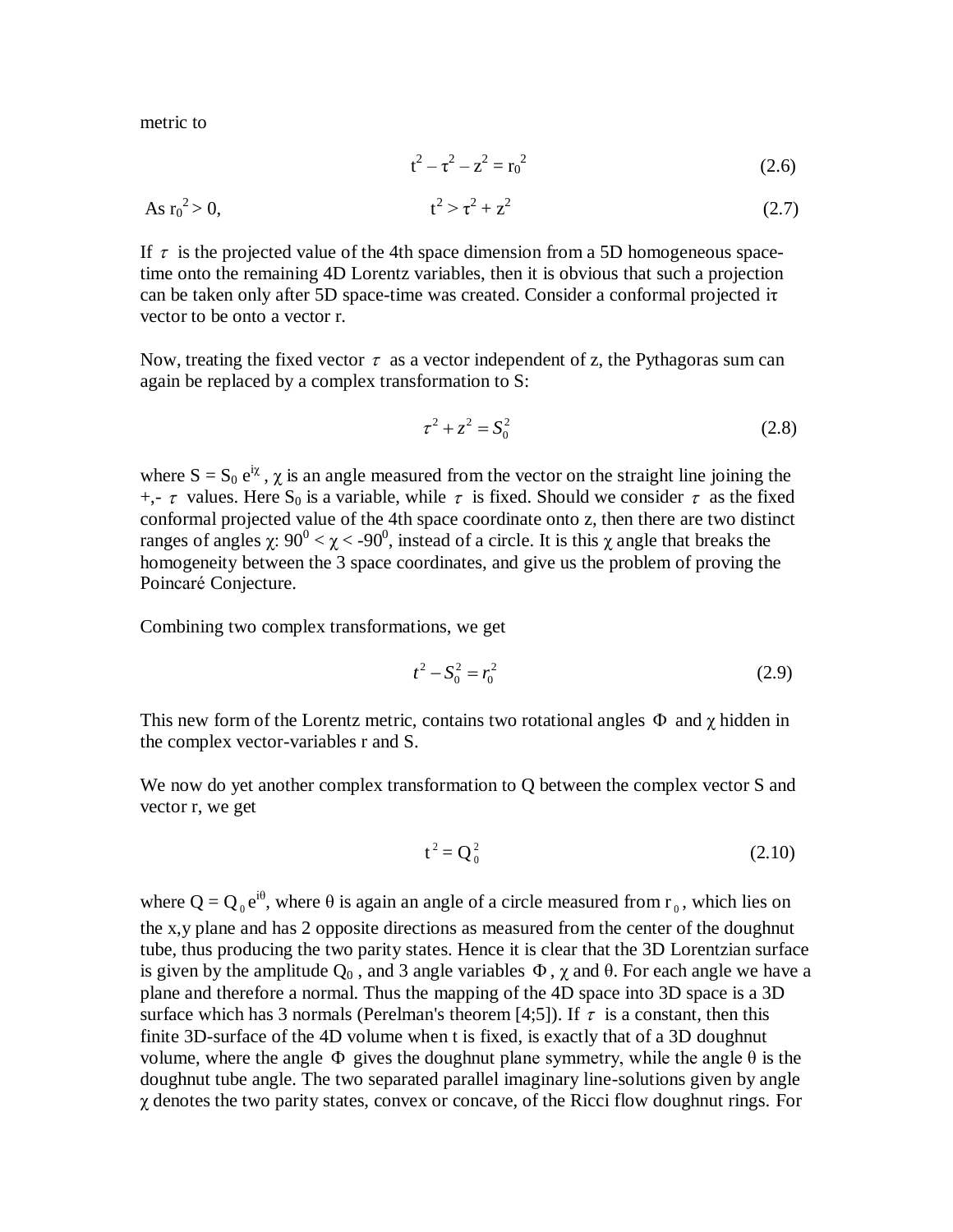the leptonic states we must apply the quantization of  $\Delta t \cdot \Delta Q_0 > h$ , such that we have the lowest quantum doughnut structure. For the  $P_1$  action it is this realization that provides us the foundation on General Relativity and a model for the galactic structure, as matter can only exist in Lorentz space-time, and such a space must be Riemannian. Suppose there is a single  $\tau$  fixed value for the universe, then because of the 5D homogeneous space-time, the remaining 3 space variables must all be at least of magnitude  $\tau$  before the projection action for the universe can be made. Substitute this into the 5D homogeneous metric, we arrive at the conclusion that the beginning or creation for the universe can only be made at time  $t_0 > 2\tau$ . In another word the universe must be older than the Big Bang. Furthermore because of this  $t = \tau$  value does not imply no projection actions can take place before  $t = t_0$ , even if there is only one unique  $\tau$  value in the galaxy sequential projection action model.

In fact for the elementary particles  $\tau^2$  is the Pythagoras addition of the time shift projection, which gives the SU(2) leptons and the conformal space projection that gives the SU(3) quarks. Each part alone is always less than  $\tau$ . Thus elementary particles must be created way before the possible existence of galaxies with its stars and planets in the universe.

Before going further to tie up elementary particle physics with gravitation let us review some previous work [1;6]. It is informative because of competitive models, such as the Higgs theory. Although the Higgs model can account for much of hadron masses, it does have more difficulties explaining the leptonic masses. First, we know that the quantization of the 5D metric gives rise to the mass-less vector and spinor fields, such that they can be coupled via the unit charge 'e' acting as the coupling constant. Such couplings can be removed by gauge transformations with specific gauge fields depending on the space dimensional geometry of the particle's dynamics restriction, such as in the 2 dimensional Chern-Simons gauge, while a 4D momentum dimension projection action led to the geometric structure of SU(2)xL and SU(3)xL, where L is the Lorentz group. The SU(3) structure gives us one unique bare quark mass, but since there are 4 momentum components in the 5D space-time manifold, hence there should be  $3 P_0$  mass eigenvalue solutions according to Perelman's theorem for the Dirac equation satisfying the 4D Lorentz manifold boundary conditions, leading to the three leptons: the electron, the muon and the tau. One further important consequence of the  $P_0$  projection action on the 5D homogeneous manifold is that it breaks time reversal symmetry, therefore decay processes involving the leptons will have to show violation of time invariance, which should be experimentally verifiable [7]. It is our objective to give a simple pictorial explanation here. For the  $P_1$  action, which gives us the quarks, and through gauge invariance constraint we obtained the repulsive gluon tensor fields formed from products of the vector potentials generated from intermediate quark currents for the hadrons, such that we can obtain the mass levels in the hadron's  $SU(3)$  representations. Since the  $P_0$ action gives us SU(2), we found that for the non-vector field coupled spinor solutions, the neutrino, it must be mass-less as its charge is zero, such that the ratio charge over mass can be a constant as we had shown required by the gauge invariance restriction. Hence these neutrino spinor solutions can be obtained when the Lorentz boundary is imposed over the universe. Meaning the neutrino is not coupled to the vector potentials within the Lorentzian universe. The result showed that these solutions possess an oscillation factor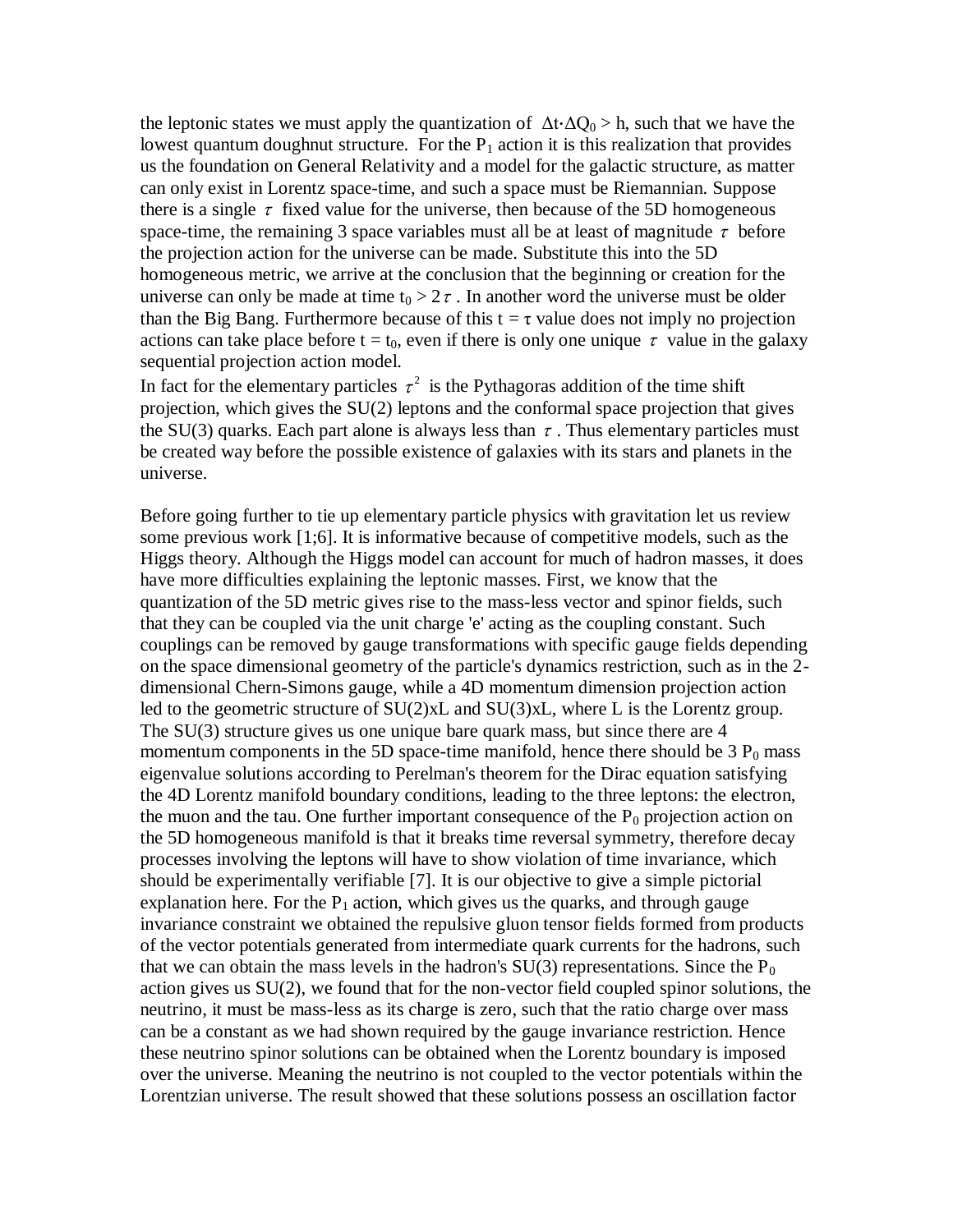because the universe's 3D coordinate manifold can have a geometric form of a doughnut by varying  $p_4$ , and so does the value of  $q/m$ , even as q vanishes, as long as m also vanishes, as shown by the proof to the Poincaré conjecture by Perelman . Therefore there are 3 values for q/m as both q and m go to zero. These 3 values, due to SU(2), must be the same as those ratios given by the masses of the leptons:  $e/m(e)$ ,  $e/m(mu)$  and  $e/m(tau)$ . Thus from eq.(2.8) of ref. [6]

$$
A_{\mu}(R) = \frac{1}{\pi} \frac{\omega_4}{\alpha} R_{\mu}
$$
 (2.11)

which means  $\omega_4/\alpha$  is a constant. Hence from the 3 alpha values for the leptons we will obtain the 3  $\omega_4$  frequencies, and from which we can verify the validity of our 5D projection model experimentally. To obtain the masses for the charged and massive spinors, the leptons and anti-leptons, we also need to impose the same Lorentz boundary conditions on the Dirac equation in order to obtain these mass eigenvalues, bearing in mind that the micro-5D manifold with the Lorentzian boundary is only over the  $P_0$  action impulse time and not that of the universe, because the lepton once formed, its mass is fixed, and the Lorentzian energy-momentum will always be obeyed. For the evaluation of the leptons' rest mass we note that  $P_0$  action reduces the 5D homogeneous space-time into the 4D Lorentzian space-time. Since we are interested in the rest leptons masses, it means that we are interested in the perpetual stationary De Broglie waves in the remaining 3D coordinate doughnut form micro-volume they occupy. Due to SU(2), every lepton creation with a net charge e, from pure energy, a massless and charge-less neutrino must also be created to conserve zero spin. As an anti-neutrino does not have charge and cannot be coupled to the vector potential anywhere in the Lorentzian universe it must obey the exact same boundary condition as the neutrino if a solution exist, hence actually it is not a different solution to that of the neutrino. Therefore if it exists and is different to the neutrino, it must be annihilated well within the Lorentzian universe, meaning it is independent of the Lorentzian boundary, in another word this antineutrino does not have boundary conditions. But according to partial differential equation a field with no boundary condition has no solution. It is this asymmetry between neutrino and antineutrino that we can have only leptons with negative e charge with its neutrinos in the SU(2) representation. In another word we only have a matter universe with leptons and neutrinos, and no mirror image anti-matter positively charged leptons with anti-neutrinos universe. Meaning anti-leptons can only be created by pair production and not by  $P_0$ . To analyze the 3 leptonic masses let us try to explain Perelman's theorem in a pictorial way. Consider the 5D metric:

$$
t^2 - x_4^2 = x_1^2 + x_2^2 + x_3^2 \tag{2.12}
$$

If we replace  $t^2$ -x<sub>4</sub><sup>2</sup> by  $R^2$  in the left hand side for a homogeneous 3D space manifold, it maps a sphere, and R is the radius. But according to eq. (2.12), the shortest distance between 2 points in 3D space must be less than the distance travelled by light between these two same points implying that light must travel in a curve, when  $x_4^2 > 0$ , we must have a Riemannian space. Furthermore, according to Perelman's theorem the general 3D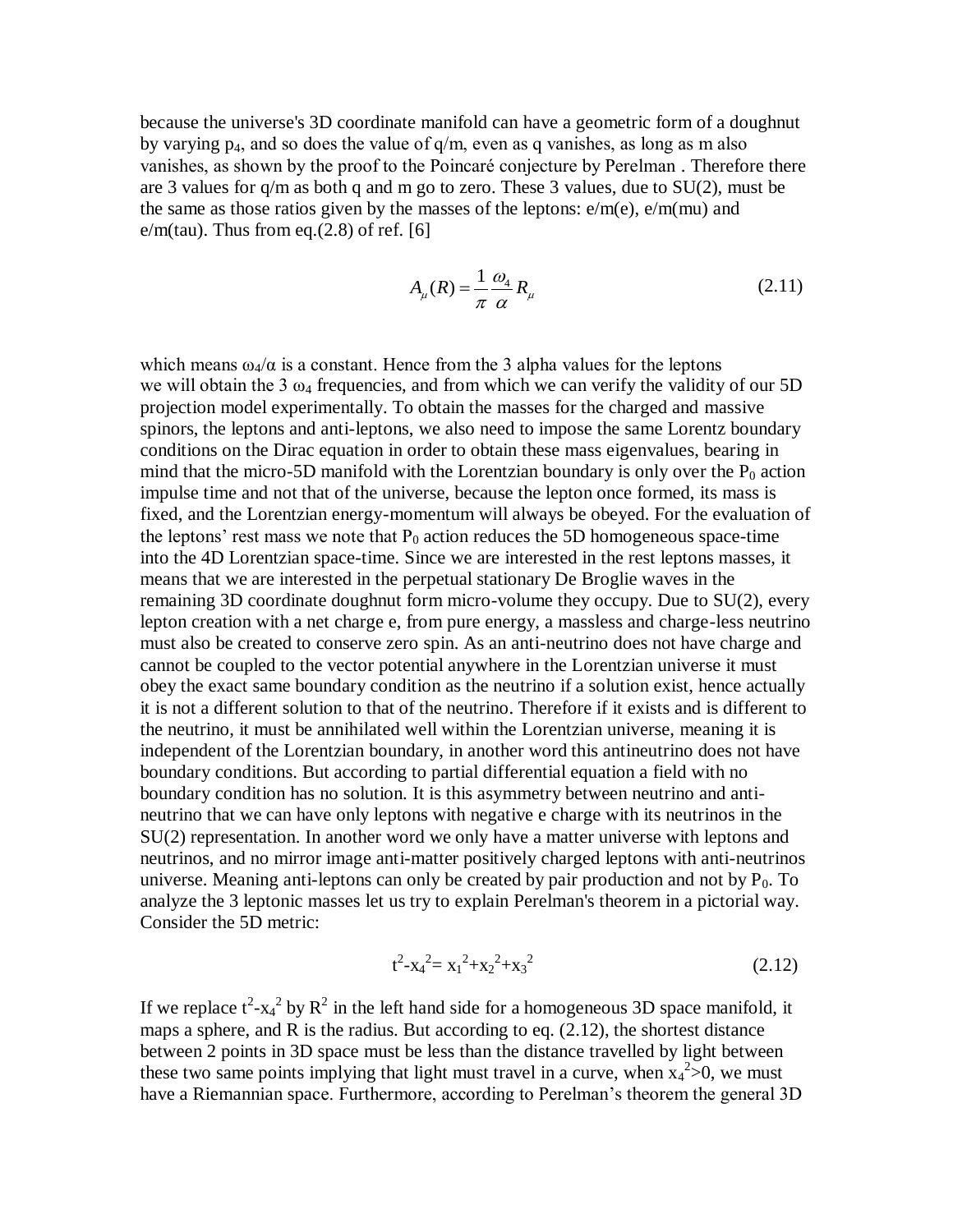connected volume is generally a doughnut structure. The mapping between the sphere and the doughnut is due to the Ricci flow theorem. It should be remembered that the 3 normals to the doughnut structure remain invariant exactly like the radial normal for the surface of the homogeneous sphere. We refer our readers to Perelman's papers for the mathematical proof [4;5]. Thus the field solutions within the doughnut manifold also remain invariant. The 5D metric can equally be expressed in the energy-momentum representation. We get

$$
E^2 - p_4^2 = p_1^2 + p_2^2 + p_3^2 \tag{2.13}
$$

Again, if we replace the left hand side by  $F^2$ , and if F is a pure wave energy, equation (2.13) is the Maxwell 4D metric, which means the wave solution to this metric operator propagates radially at light speed, with an intensity inversely proportional to  $R^2$ . Hence the normal of light propagation is radial and defines the homogeneity of 3D space. It should be pointed out that the homogeneous 3D sphere does not fix any elementary particle mass based on  $P_0$ , as  $p_4^2$  can be replaced by any m values from 0 to E. Therefore any elementary particle created by P must satisfy Special Relativity. In fact as long as m is not zero in space, a photon with frequency given by  $p_4=0$  in space must be shifted in the presence of such a mass located at point x in the 3D space, according to the metric. Again it means the photon path is bended by the presence of m. In other words, we have to unify gravitation with electrodynamics. However if the 3D space is not homogenous, then the most general form of the 3D volume is given by a doughnut by varying the left hand side value in eq. (2.12) as proven by Perelman. In another word, we will have 3 normals rather than just one. It is this multiplicity of the normal to the 3D volume surface and their relative scale that will lead to the 3 choices allowed by the  $P_0$ projection. Thus by choosing a set of  $3 p_4$  relative values, we fix the  $3$  independent normals of the doughnut structure. Corollary, by finding the 3 normals of the doughnut structure, we can determine the ratio between the 3 lepton masses obtained by the  $P_0$ projection. This projection then correlates mass to a curved 4D space-time that must be represented by a Riemannian geometry, and thus gives us General Relativity. We leave the rigorous detail mathematics to the future as it distracts from the purpose of this paper. As eq. (2.13) is a quadratic equation, and if we quantized the 3D momentum operator, we could define the 3 normals by 3 independent planes obtained by investigating the e-trino (charged massless spinor [2]) closed loops within the doughnut volume, following the Ricci flow theorem. As a simplistic illustration the eigen-masses can be solved by identifying the 3 normals given by the smallest micro-doughnut volume with 3 standing wave ground state solutions with fixed wave-lengths at the smallest allowed t, given by eq. (2.12), one proportional to the circumference of the doughnut tube  $2\pi(r)$ , where  $r < R/2$ , and R is the radius of the doughnut, as the e-trino that is converted to the leptonic state must be inside the doughnut tube. The other standing waves must then be proportional to the center core circumference, and the circumference through the center of the doughnut tube. As the normal for the standing wave due to the quadratic metric is inversely proportion to the wave-length square, hence it means one of the allowed  $P_0$ projected e-trino states' normal is inversely proportional to  $(aR)^2$ , where  $a<1$ , is the scaling needed to adjust for the size of the doughnut center hole dimension. If the higher energy level that represents the tau mass is proportional to the normal to the standing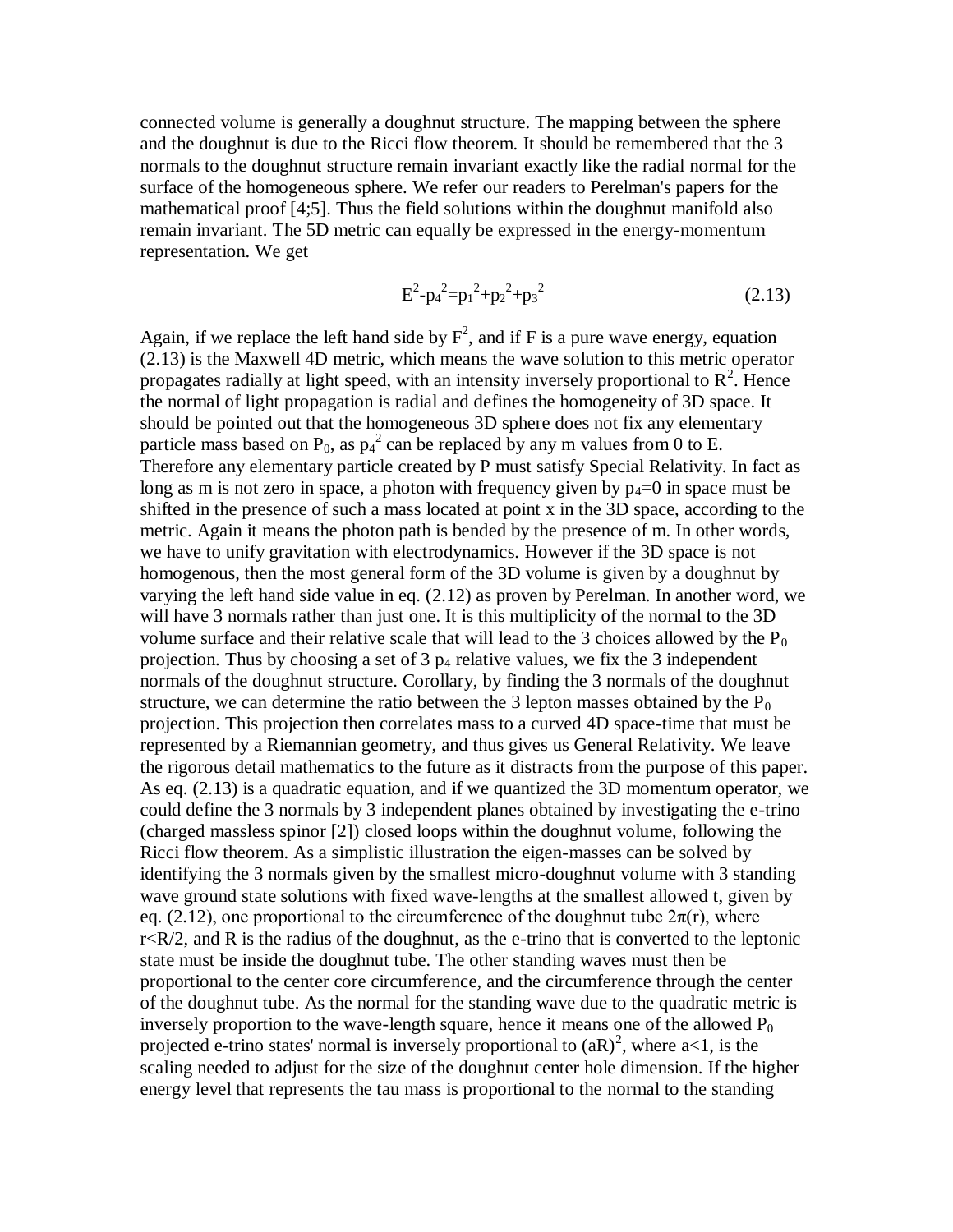wave in the tube, then the muon mass is lighter by the factor  $(aR/r)^2$ . Such a ratio remains invariant due to Ricci flow theorem over time. It is easy also to see that these two ground states are not stable if a vector potential field is imposed, since they are fixed only in 2D space inside a 3D domain, and hence can freely move along the remaining axis. However, there is yet another static state, where the wave length is given by a closed loop that wind around inside the doughnut tube completely, pictorially like the smoke particles in a smoke ring. Hence its wave length is proportional to  $2\pi(r+R/2)$ . This wave is fixed in 3D, and therefore remains stable when a vector potential is imposed. As the imposed vector potential energy increase, it can be transferred into increasing the amplitude of the wave, which is mainly along the ample doughnut plane, meaning creating more states. Hence if this represents the electron mass level, the electron is stable, and then the mass ratio between the electron and the muon is given by  $(r/r + R/2)^2$ . It is easy to see that r and R are of the same order of magnitude. In fact the doughnut domain confined waves can be treated as the interpretation of a lepton's de Broglie wave. While for the hadrons, it is the gauge loop confinement on the quarks constituents that produces the hadron's de Broglie wave. Let  $r=nR$ ,  $n<1/2$ , measure the ellipticity of the doughnut tube. Note that the trapped muon could move marginally horizontally within the tube as the elliptic height narrows away from the tube center but not up or down at all, which means the e-trino wave is pinned at the top and bottom of the tube, but it can oscillate horizontally as well as go around the tube. In fact this e-trino wave form for the electron state is a simple single twisted topological oscillating wave. With this model then the electron mass/muon mass is given by  $1/(1+1/2n)^2$ , while the muon mass/tau mass =  $(a/n)^2$ , such that  $a/n < 1$ . In fact we can get good fits to the lepton masses, even though the standing wave model is crude. The values for  $a=1/110$  and  $n=1/27$  give us reasonable good fits to the experimental lepton masses m(e)=0.5MeV, m(mu)=105.2MeV, m(tau)=1745MeV, although errors associated with ignoring the core exclusion as well as the elliptical shape of the spinor waves, with nodes on the top and bottom of the doughnut tube, and the maximum amplitude in the doughnut plane may produce errors of a few percent, but because of the small core and the uncertainty principle, the leptonic masses obtained from ignoring the core size might be justified and accurate. The core can never be of zero size, as the tau lepton obtained from  $P_0$  must have a finite horizontal oscillation amplitude. None the less this crude model produces a geometric shape of a ring like flattened doughnut manifold, with a sizable but relatively small center core, and this geometric picture governing the  $P_0$  creation of leptonic masses in fact resembles the mass distribution picture of a galaxy. Again presenting an illustration of fractal dynamics, from the micro to the macro systems in nature. If we ignore the core aR, then the tube ellipticity  $E'=2n=2/27$ , a gluon strength factor that is found in the baryons. We like to point out that this numerical resemblance does not mean that leptonic physics also obeys the standard model of the hadrons. It is interesting to observe that from the standing wave form of both the electron and muon states, their motions must be spread inside the 3D tube volume of the flattened ring, while the heavy tau is confined to a 2D loop around the central core. It should be remembered that the lowest level wave length, say for the muon is around the tube  $1/2$  way inside the circumference, thus it is given by  $2\pi ER \le R$ . The importance is that their motions are in 2D perpendicular to the doughnut plane. Hence an alternating magnetic field perpendicular to the doughnut plane will induce a transition of the tau or muon lepton to decay into lower mass leptonic and anti-leptonic states, with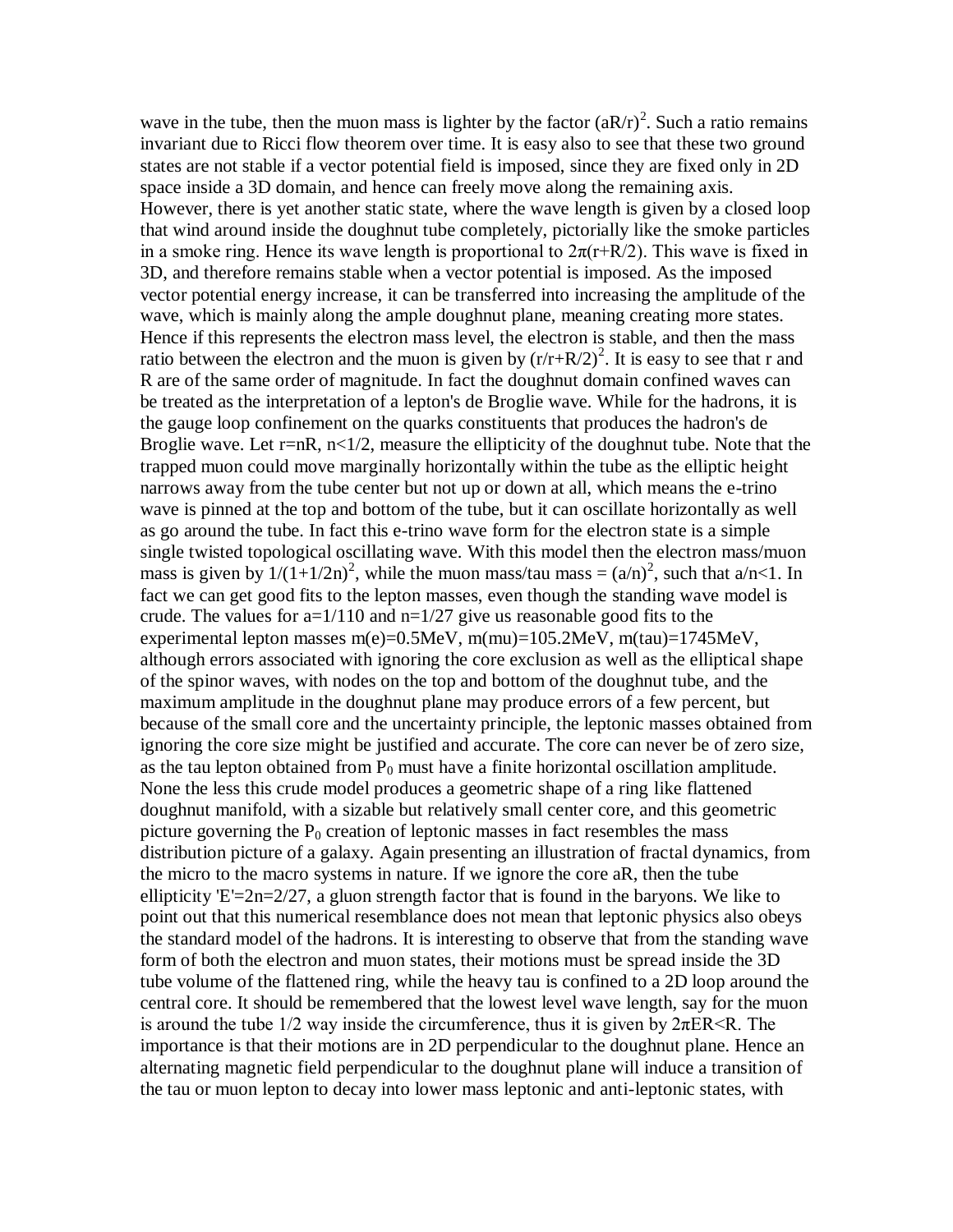emission of photons and its corresponding leptonic neutrinos. Since only the electron state is stable, we would expect an extremely relativistic electron state at least of an energy much larger than the muon rest mass, as it propagates through the universe it must be also expressed in terms of superpositions of the eigenfunctions which consist of all three leptonic functions that satisfy the universe's boundary conditions. In another word, it should produce a similar oscillation evolution feature that is detectable like the neutrino? Or maybe we should interpret this as the leptonic law of isospin conservation? One last point we need to consider with the Po projection action. At all time in the 5D homogeneous manifold, we need to have no net charge and current. This requirement is important to arrive at the 3 negative charged leptonic eigenstates inside the 3D doughnut space structure. First around the doughnut core, in order to have zero current, the tau leptonic standing wave must be given by a Cooper pair. If we assign the charge to the etrinos Cooper pair that forms the tau Cooper pair as negative, then it follows, the  $P_0$ action produces 2 negative taus in a Bosonic form of a Cooper pair. Thus in order that the net total charge is zero, we must leave behind in the 5D core 2 anti-e-trinos. Hence breaking charge symmetry in leptonic creation. To understand this, we review the  $P_0$ projection on the 5D homogeneous space-time which gives us the proper time  $\tau_0$ . For the remaining 3D space to have zero volume the time t has two roots,  $t=\tau_0$ ,  $t=-\tau_0$ . Obviously the root t=- $\tau_0$  is not allowed due to the condition that time only increases as given by the 5D metric. Hence the fact that leptons are only negative is a consequence of no time reversal symmetry in the CPT invariant Lorentzian universe. Hence in order to satisfy charge neutrality, massless anti-e-trinos must be simultaneously created by  $P_0$  in the 5D domain. These anti-e-trinos left in the galactic core thus produce the giant gamma ray bubbles above and below the Milky Way galactic plane [8].

As leptons and the quarks, namely the hadrons, are interactive through their common coupling to the electromagnetic vector potentials, therefore in matter, two types of structures are now possible, according to the 5D projection model. The most common is the spatially separated form, like the atoms, where  $P_0$  and  $P_1$  produce masses that occupy spatially separated domains. As mentioned in [1], namely that a lepton-lepton Cooper pair obtained from lepton-lepton head on collision will affect the mass renormalization similar to that of the p-p collsion, except that this second order perturbative correction for the leptons in 3D space is much smaller. This is because for the leptons gauge constraint is automatically satisfied, therefore there is no leptonic gluon potential, hence the potential field is only the single vector potential, making the flux quantized loop radius of macroscopic dimension possible, similar to the case in superconductors, even if there is a net binding potential between the leptons, if there is no extra attractive potential this corrective term is repulsive, and the h/2e quantum flux does not exist, unlike the microscopic dimension which must be the case in the baryons, because of the confinement needed to keep the 6 quark constituents within the baryon size. However, with further imposing space dimensional restriction, such as the electron motion confined to 2D, for example the Chern-Simons gauge would apply which leads to a collapsed bound state of the hydrogen electron, (see [9]) forcing the electron's ground state into the inside of the proton nucleus. Furthermore, this hydrogen state has an anyon statistics. It is this amazing result that led to the possible presence of leptons and their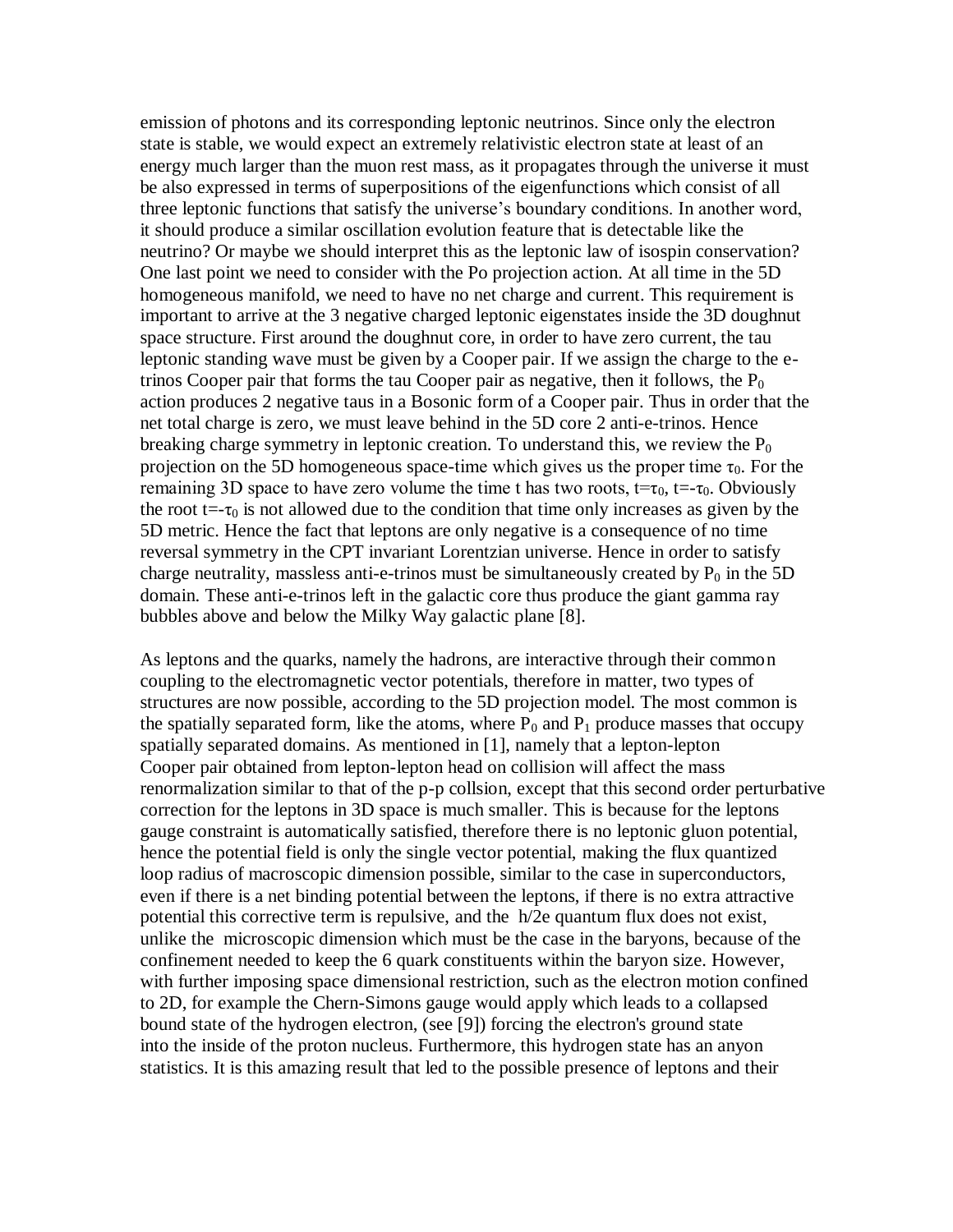accompanying neutrinos inside the nucleus, hence certain nuclei will give beta and neutrino radiations, as well as producing the Z, W leptonic bound states in nucleon scattering experiments. With this quantum picture, the heavier muon and tau leptons would necessarily decay into the stable electron by photon emission and accompanied by an oscillating phase shift on the accompanying neutrino (see ref. [6]). As discussed in [1;2], the general dimensional reduction projection allows for the additive  $P_0$  and  $P_1$ actions, where  $P_0$  action produces parity violating representations (see [2]), because the 5D homogeneous space-time is not time reversal symmetric. In another word the 4D Lorentzian universe always expands with increasing time, such that the contracting universe solution is not an acceptable choice. However the  $P_1$  conformal space-space projection is time invariant because time is not involved. Hence the addition of both  $P_0$ and  $P_1$  actions can be employed as a model for the creation of the non-reversible Lorentzian universe, like a Big Bang, which of course must include the creation of planets and galaxies.

Kaluza (1921) first discovered that the Newtonian Gravitation cannot be derived without extending the 4D Lorentz Space-Time to at least one higher dimension if we want to combine gravitation to electro-magnetism, as we have discussed in [1;2]. However he ran into the problem of designing a mathematical consistent way to get back to the 4D Lorentz space-time. By assigning the gravitational potentials  $g^{\mu\nu}$  also as the metric line element  $ds^2 = g^{\mu\nu} dx_{\mu} dx_{\nu}$ , Einstein (1938) obtained the field equations in General Relativity. As we discussed earlier in the chapter, by applying a projection P on the 5D metric, we produce both a mass and a proper time, which gives us a Riemannian curvature and thus the metric line element. However, P can also produce the Maxwellian metric, when mass and proper time are both zero. Hence a unified gravitation and electrodynamics theory can be constructed by a linear superposition of the two projection results on the line element.

On carrying out the line element integration over the 5th dimension [10]

$$
\delta S = \delta \int d^4x R_4 F g + \delta \int d^4x \{-\frac{1}{4}F_{\mu\nu}F^{\mu\nu}\} F g \qquad (2.14)
$$

where R<sub>4</sub> is the invariant derived from the 4D curvature tensors, and  $g = det$ .  $g^{\mu\nu}$ , which yields half of Maxwell's equations along with the Einstein gravitational field equations. We refer to reference  $[10]$  for details on the derivation and notations of eq.  $(2.14)$ . By assumption the 5th dimension has the metric for a covariant line element given by  $\gamma_{\mu\nu}$  for  $\mu = 4$ , or  $\nu = 4$ . When Kaluza's work was generalized one could see that these line elements  $\gamma^{\mu\nu}$  were related to the electro-magnetic vector potentials by

$$
g^{\mu\nu} = \gamma^{\mu\nu} - A^{\mu}A^{\nu} \tag{2.15}
$$

Einstein made the electro-magnetic potentials depend on the 4th space coordinate periodic, thus 'closing' this dimension, so that it curled around itself, and not stretched out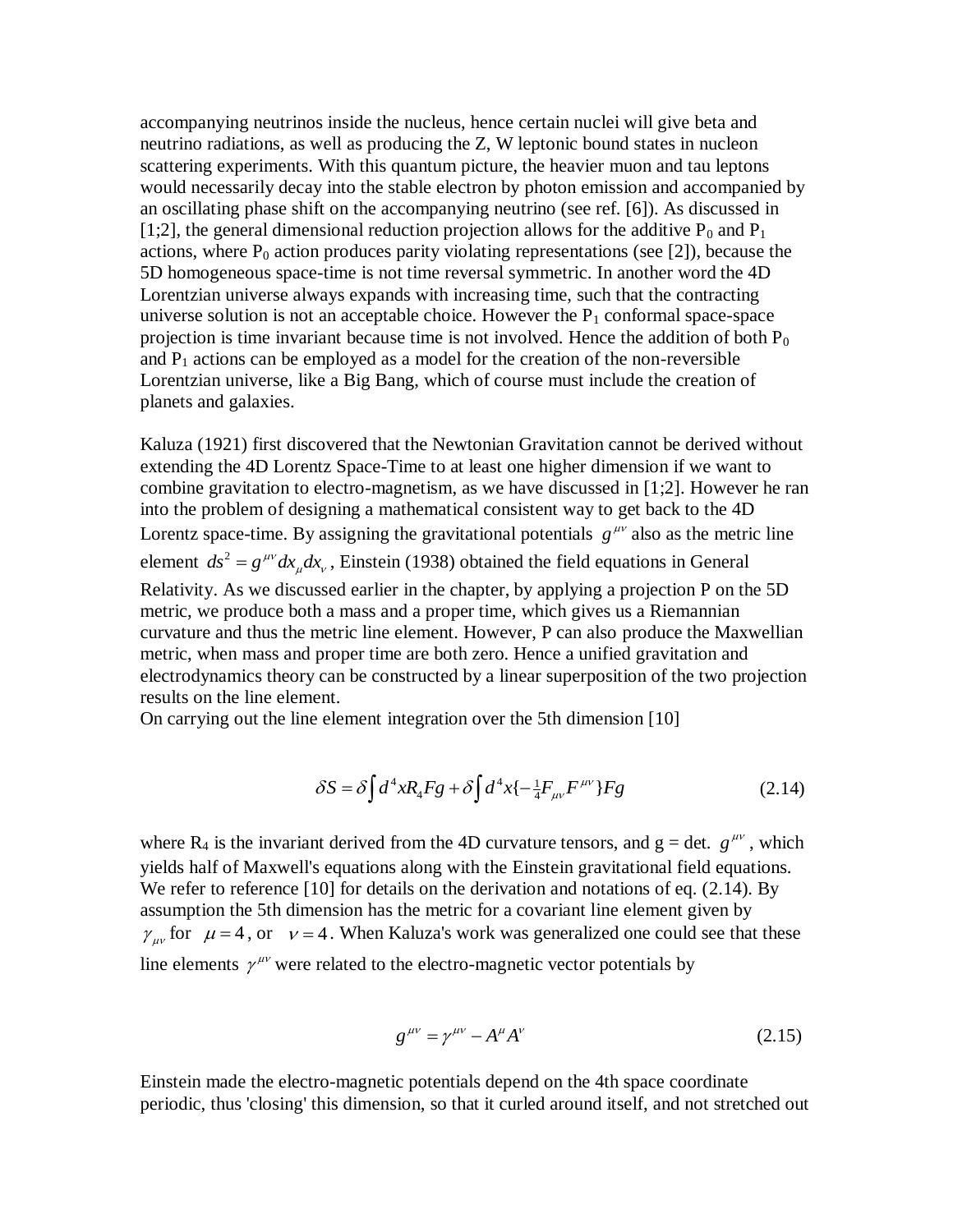in space. This is of course different to our 5D homogeneous space-time assumption. In Einstein's case, the line element takes the form

$$
ds^{2} = g^{\mu\nu} dx_{\mu} dx_{\nu} - (dx_{4} - A_{\mu} dx^{\mu})^{2}
$$
 (2.16)

The  $A_\mu$  can be interpreted as coordinate transformations in the 5th dimension, as could a fifth potential,  $\Phi$  be inserted into the expression of eq. (2.16). (see ref. [11] for more discussions). Thus the electromagnetic potentials have a dual reality, serving also as a coordinate transformation in the 5th dimension. The coordinate transformations now take the form of a gauge transformation,

$$
g'_{\mu 4} = g_{\mu 4} + g_{44} \partial_{\mu} g \tag{2.17}
$$

which implies  $A^{\prime}_{\mu} = A_{\mu} - \partial_{\mu} f$ 

In other words, gauge freedom is a geometric freedom in the 5th dimension.

For the homogenous 5D space-time and the projection action Einstein's assumption cannot be made in general, although we must also find a way to make our projection model produce a Riemannian Geometry in 4D Lorentz space-time, such that via some closed path integral, like a gauge transformation, the gravitational potential is a result. We should point out that the solution to the Maxwell metric operator for a scalar field will produce a Coulomb form potential, except that we cannot obtain the Newtonian constant from a mass point source.

Before establishing our model for gravity, we should understand what the space-time projections mean. We start with the time shift projection  $P_0$ . Explaining in the context of the first interpretation for the 5D homogeneous space-time metric,  $P_0$  implies we convert this 5D homogeneous space-time into the Lorentz space-time at the instant  $t = \tau_0$ , after the creation of the 5D space-time manifold. The conformal projection  $P_1$  has a totally different meaning, as it changes any line vector into a complex vector. This corresponds to a circular transformation. For example we transform a vector in the x, y plane into the circular r,  $\theta$  representation. By allowing a continuous change of the angle  $\theta$ , it will lead to a circle. In the projections dealing with charges, due to gauge invariance constraint the phase factor is discrete, resulting in a SU(3) symmetry, rather than a polar transformation. Since for the momentum projections for the creation of mass we have no gauge constraint,  $P_1$  can generate a continuous polar coordinate transformation, starting with an initial radius  $c\tau_0$ , as long as the Lorentz metric proper time  $\tau$ , satisfies

2  $\frac{3}{2}$   $\frac{2}{3}$  $\tau^2 = \sum_{\mu=0} \tau^2_{\mu}$  $_{\mu}$  $=\sum_{\mu=0} \tau_{\mu}^2$ . This restriction leads to two possible geometrical mass distribution forms in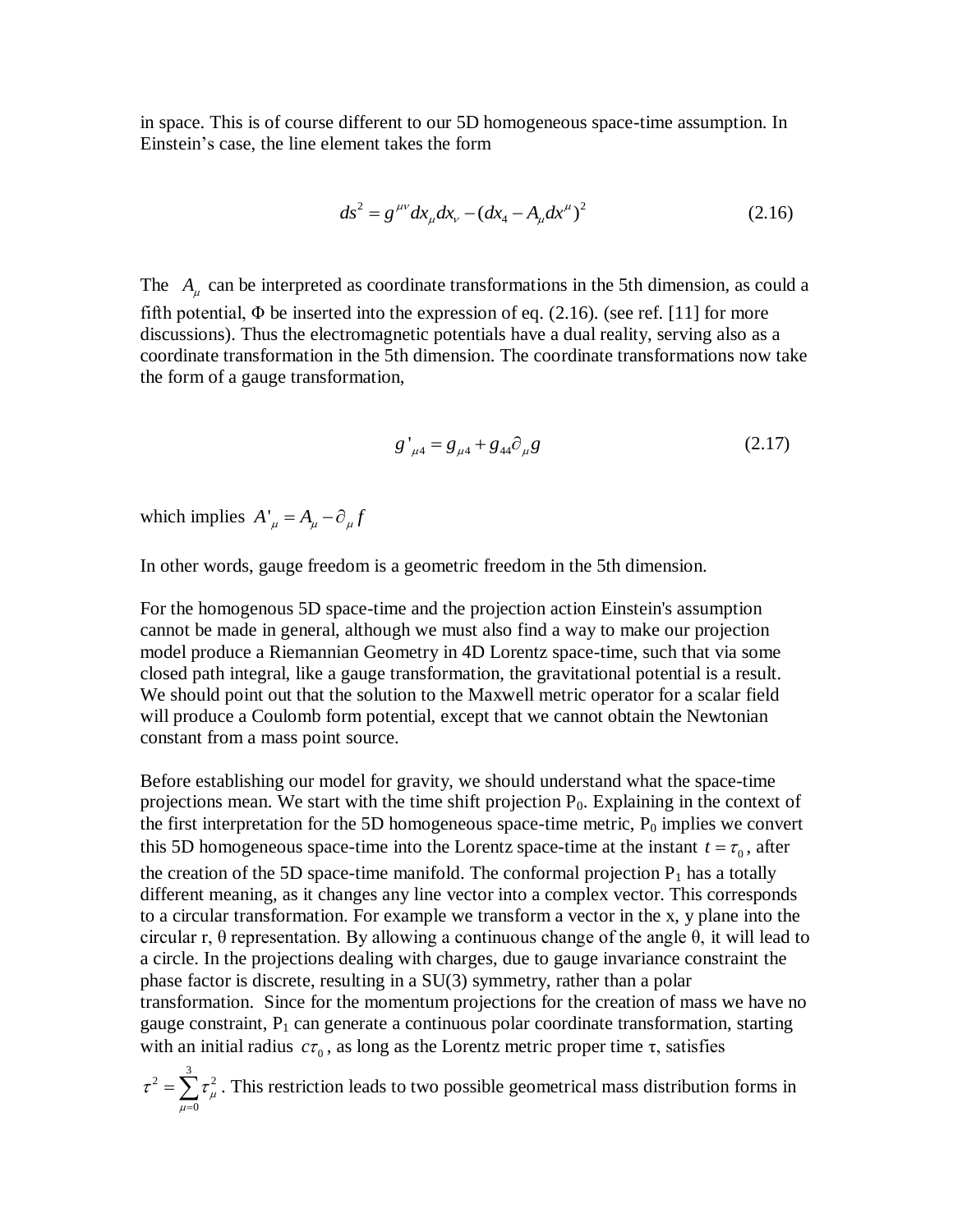the 3D space, namely a spherical shell mass, or a doughnut mass distribution. It is interesting to point out that for the doughnut mass distribution in 3D the doughnut core is in 4D at time t after the beginning. The 3D manifold can be mapped into a solid 3D sphere with a  $4<sup>th</sup>$  dimension line passing through. Since the  $4<sup>th</sup>$  dimension is finite as defined by t, it must be closed, thus this geometry can be mapped into a 4D symmetric shape. In another word, satisfying Poincaré Conjecture. This mapping implies that the doughnut model can be mapped into Einstein's spherical model. These geometrical forms alone are not sufficient for obtaining the Einstein eq. (2.14). To achieve that we need the Riemannian curvature

$$
g^{\mu\nu} = \frac{\partial x^{\mu}}{\partial x^{\nu}} \tag{2.18}
$$

where  $\mu$  and  $\nu$  run from 0 to 3.

Take the cylindrical form as depicted by the doughnut mass structure. The geometry gives us  $\partial x/\partial y$ , around the 3D core which can be converted into circular polar coordinates. We still need  $\partial z/\partial r$ ,  $\partial z/\partial t$ , and  $\partial r/\partial t$ . These Riemannian curvatures are related by the ratio between the rates of radial and vertical mass creations enacted by the projections. For the spherical structure the rate of mass creation is not needed, because of symmetry. With these curvatures defined we obtain the Einstein equation without K aluza's assumption of tying the curvature to the electro-magnetic vector potentials as given by eq. (2.15). Similar constructions can be made based on the spherical mass shell geometry. Obviously the projection approach eliminates the necessity of requiring the closed loop constraint on the 4th space dimension as Einstein assumed in General Relativity in all mass form geometries. Although the symmetric form of the spherical shell will necessarily produce a curvature similar to the Einstein curvature when it is required that outside the core we have only the 4D Lorentz space-time. Hence this is equivalent to requiring the 4th coordinate to be closed as assumed by Einstein, and therefore it corresponds to the compactification of the 5th dimension. Compactification of the 5th dimension is the source of singularity in General Relativity and an energy source for the projection spherical mass shell model. We borrow from the ideas of Viswanathan [12]. As the 5th dimension is closed, any mass-less fields that can exist must be periodic within that dimension. Therefore as this path length L reduces to zero, the field's lowest frequency  $2\pi$  c/L becomes infinite, leading to the gravitation singularity in General Relativity. On the other hand, the projection model removes the zero length limit, such that for this geometry there would exist a mass empty 4D core. Such an empty core will remove the existence of a Schwarzschild singularity for any mass value for the sphere [13]. Hence it is corresponding to our proving of the existence of a worm-hole inside. Furthermore, the solutions for the e-trino fields must be expanded in the 4D periodic standing modes. As they carry a charge, they produce electro-magnetic energy. Since the spherical geometry model being totally similar to Einstein's, its Riemannian curvatures can be added to the electro-magnetic potentials producing

$$
g^{\mu\nu} = \gamma^{\mu\nu} - A^{\mu}A^{\nu} \tag{2.19}
$$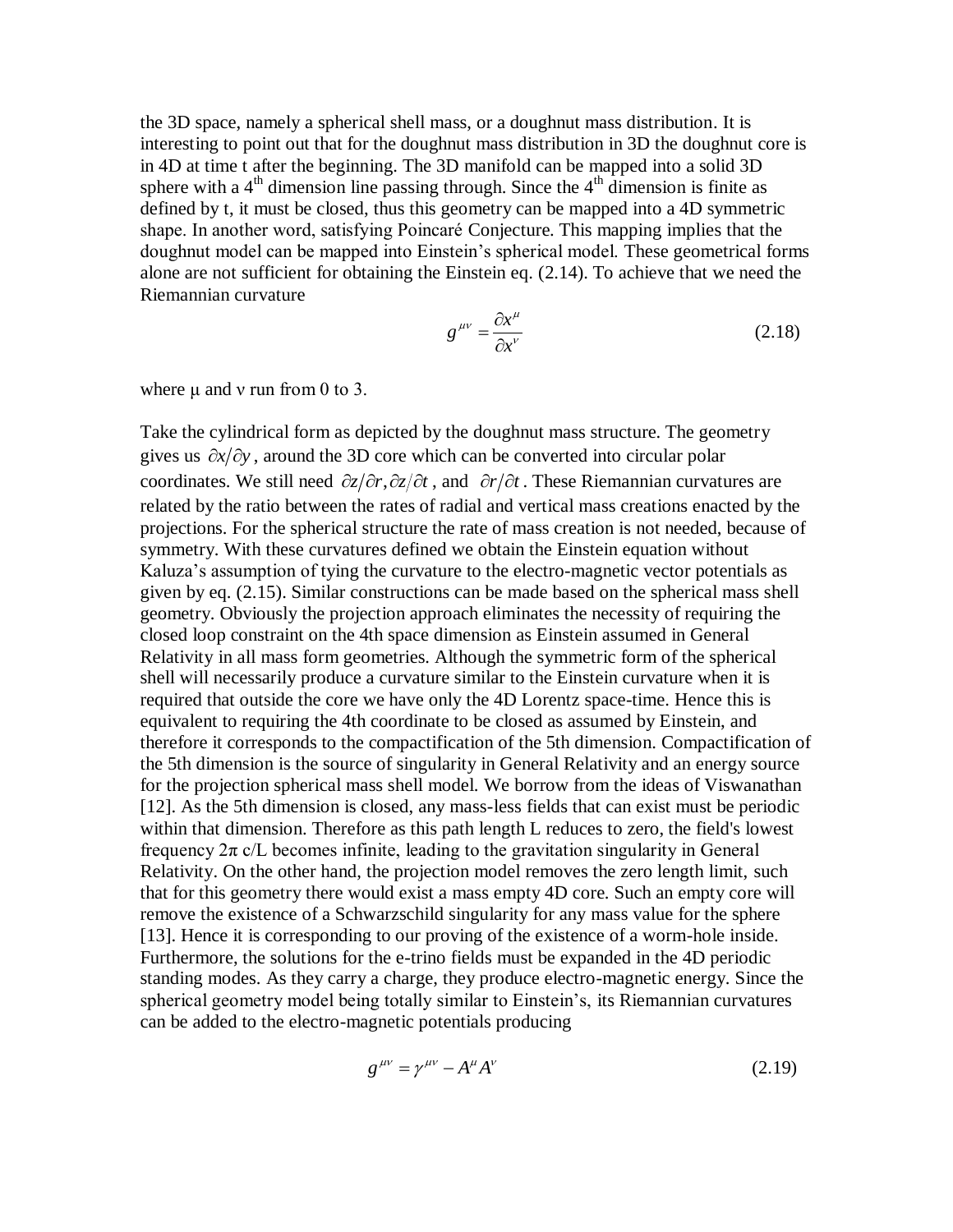In other words, we have proved that gauge freedom becomes the geometric freedom in the 5th dimension, which definitely also holds for the projection model. The presence of mass-less empty cores in these mass distribution geometries raises the question of their stability, as masses attract, which would produce an inward pressure on the structures, unless compensated by an equal and opposite outward pressure. The presence of such outward pressures in the 3D mass-less core is a natural consequence of the 5D fields, which we have discussed in [2;6]. To illustrate this point, let us again consider the doughnut mass distribution structure. Energy inside the 5D cylindrical core can create pairs of opposite momentum and charged e-trino and anti-e-trino. Such an opposite momentum pair is confined to travel along the z direction of the cylinder and the 5th dimension. Due to their opposite sign charges, they will produce a net current along z. A net z current with an average frequency due to the e-trino pair energies produces a circumferential magnetic radiation field as well as the z direction electrical radiation field. Therefore it will exert an outward electro-magnetic pressure on the surrounding masses of the core. We will discuss this feature further when we apply it as a model for the creation of a galaxy in Section 3. It is not difficult to come to a similar outward electro-magnetic radiation pressure for the spherical mass shell structure. The e-trinos travel at light speed in all directions of the 4 coordinates, within the 5D homogeneous space-time domain. Thus the mass shell enclosing the 5D void serves as a closed boundary to the e-trinos' motion. In fact, this 5D void could be seen as actually freezing the time to tau, or in quantum language making the e-trinos' states into time independent standing waves within the 3D void of the core. These standing e-trino waves and closed loops would produce permanent magnetic fields. Thus if a spinning motion of the mass shell is present, and if applied as a model for the formation of stars and planets, (see [1]), then this magnetic field will be in the form of a dipole field, similar to objects in the solar system.

As for the doughnut geometrical structure, because e-trinos are mass-less, they have energies and momenta similar to photons. They will contribute to the sources in the 4D Maxwell equations. Since the hole has open ends, the e-trinos are not trapped. Not only can they escape along the 5th dimension, they also provide extra source terms. Other than an addition to the scalar charge density for the Coulomb potential term, they produce an additional current term of strength

$$
j_4 = ce\overline{\Psi}\Psi\tag{2.20}
$$

along the z axis of the doughnut structure. Ψ is the e-trino spinor.

Since the e-trino velocity is 'c', this additional term resembles that of a magnetic monopole as suggested originally by Maxwell [14]. Solving the electro-magnetic fields with such an additional source makes the solutions for the E and H fields symmetric. We refer our readers to Maxwell's original paper [14]. Despite overwhelming experimental results to the contrary at that time, Maxwell still insisted on the symmetric electromagnetic theory, meaning that his 5-component vector potential theory was really amazing.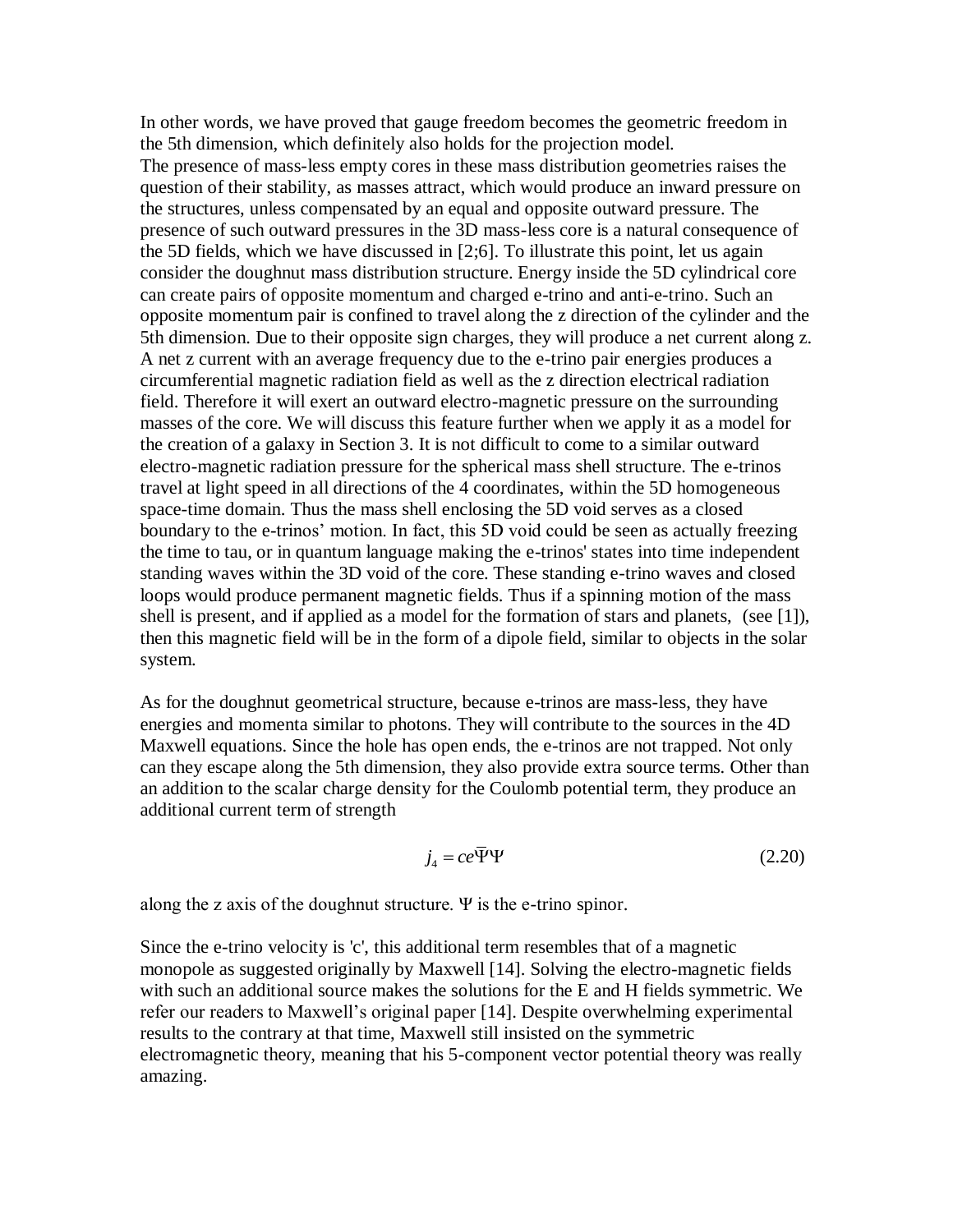#### **3. The 5D to 4D projection model applied as a Lepton and Galaxy Creation model.**

In Section 2 we showed that the mixed  $P_0$  and  $P_1$  projections that resulted in a spherical 3D mass shell with a mass void core actually produces the confinement of the 5th dimension within the core, as the space-time outside must be just the Lorentz space-time. This condition thus satisfies Einstein's assumption by making the  $5<sup>th</sup>$  dimension closed, and will produce Einstein's Riemannian curvatures, hence leading necessarily to the Einstein gravitation equation. Except because of the existence of a finite mass void core we have a build-in worm hole of radius  $\tau_0$  and a mass shell of thickness  $\tau - \tau_0$ , which will prevent the existence of a Schwarzschild singularity inside the spherical mass structure. It was also possible to include the electro-magnetic field tensor to the gravitational tensor in the spherical structure from which we get the connection of geometry freedom and gauge invariance. Furthermore, because the 5D is homogeneous, if the  $4<sup>th</sup>$  space dimension is closed onto itself so must the remaining 3 space dimensions be. Thus the e-trino spinor fields inside the void must also only propagate in closed loops. This is of importance for the production of outward electromagnetic pressure acting on the enclosing mass shell, as we have discussed earlier in [1;2]. It is easy to show in the spherical representation that we have the following Riemannian curvatures:  $dr/dt$ ,  $r d\theta/dt$ ,  $r d\Phi/dt$ , and  $d\theta/d\Phi$ , only. Obviously due to symmetry these curvatures are related to the rate of mass creation by projection. For example  $dr/dt = (dm/dt)/(dm/dr)$ , while  $d\theta/d\Phi = 1$ . Thus it is straight forward to show that  $\sqrt{-g}$  gives the Newtonian constant.

There is no difference here between the projection model and general relativity except that the projection model presents an action for generating the Riemannian space. However, the projection model can also give us a cylindrical mass-less void structure. In this case, the  $5<sup>th</sup>$  dimension is not compacted. In fact it is allowed to extend to the boundary of the universe as given by the homogeneous 5D space-time metric. We have mentioned in [1], that the Riemannian curvature from such a doughnut mass creation model depends on the ratio of the rate of mass increase along the cylindrical axis to that along the doughnut core radius. This ratio is not arbitrary as the gravity factor  $g' = det$ g<sup>μν</sup>, must be independent of the structure so that it is the same as that obtained from the spherical model. We will try to describe the process in a non-rigorous way, yet still provide us a physical picture, as we want to employ it as a Galaxy model.

The Riemannian curvature is given by

$$
g^{\mu\nu} = \frac{\partial x^{\mu}}{\partial x^{\nu}} \tag{3.1}
$$

with  $g^{\mu\nu} = -g^{\nu\mu}$ , where  $\mu$  and  $\nu$  runs from 0 to 3.

Let us consider a cylindrical structure for the 3D coordinate space. The structure in the x,y plane obviously is circular. There remains the curvature between z and the circular radius r. We note that we can define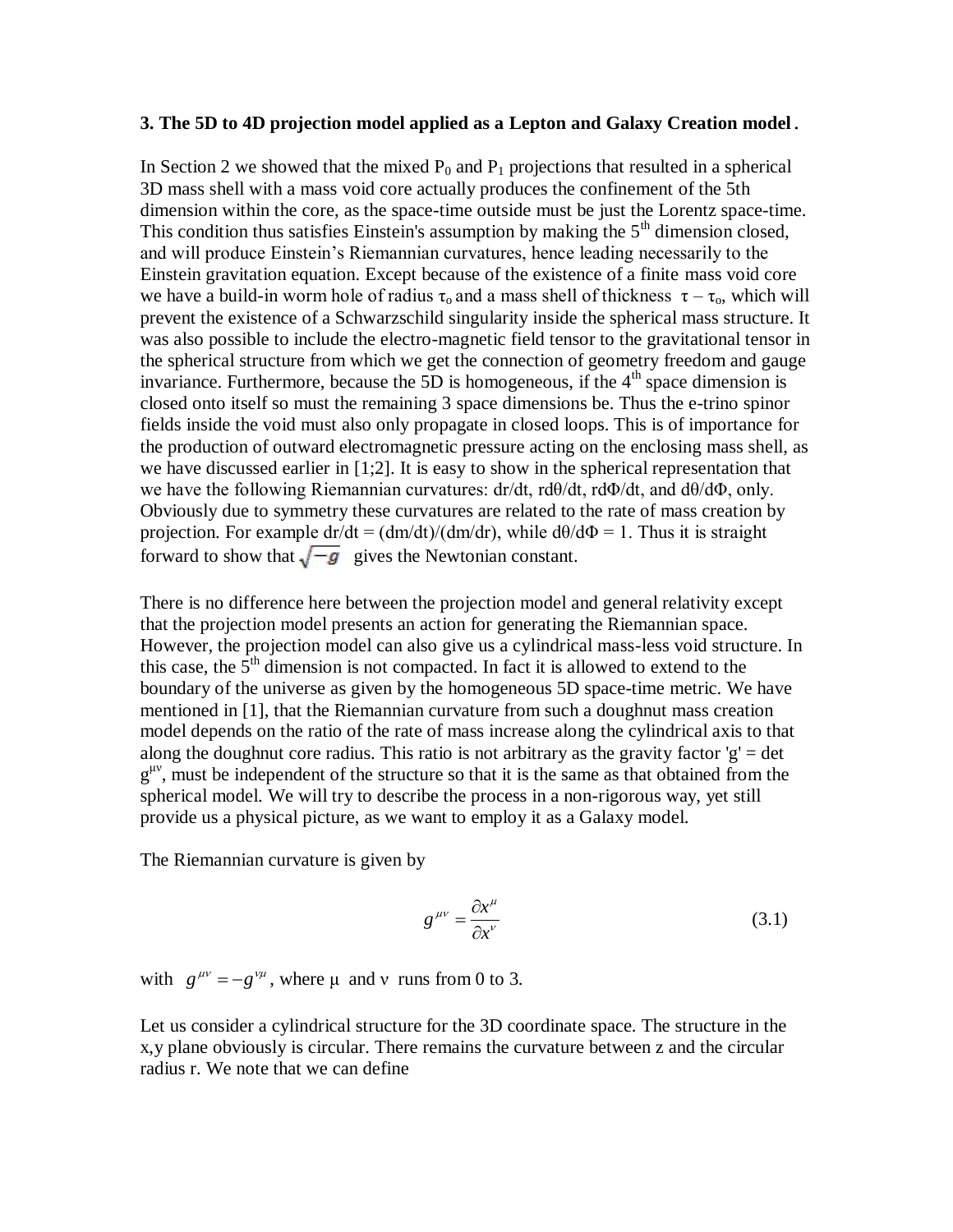$$
g_{\varphi} = \left(\frac{\partial z}{\partial r}\right)_{\varphi} = -g_{-\varphi} \tag{3.2}
$$

where the angle  $\varphi$  is clockwise, hence counterclockwise means the variation of -z with respect to r. Under projection, a constant amount of mass is created as a function of time t. We therefore expect a radial rate  $\Gamma_r$  and a z direction rate  $\Gamma_z$ . As mass is created its distribution size will expand proportionately. Therefore

$$
g_{\varphi} = \left(\frac{\partial z}{\partial r}\right)_{\varphi} = \frac{\Gamma_z}{\Gamma_r} = \frac{1}{G}
$$
 (3.3)

According to the projection action, we start at  $t = t_g = \tau_0$ . Thus the circular base radius starts at c $\tau_0$ . The Lorentz invariance requires  $\tau^2 = \tau_0^2 + \vec{\tau}^2$  $\tau^2 = \tau_0^2 + \vec{\tau}^2$ . Therefore it implies that we have a continuous variation of the cylindrical core radius from c  $\tau_0$  all the way to c  $\tau$ . This means that the core consists of two conic structures stacked opposite to each other. [see Fig. 1] The slopes of these cones are given by  $g_{\varphi}$ . This curvature is the result of the Lorentz invariance, similar to the Einstein case.

Now for this structure, we have  $\partial \psi_a$ ,  $\partial r'_{\partial t}$ ,  $r \partial \psi_{\partial t}$ , and  $\partial \psi_a$ . While  $\partial \psi_{\partial z} = 0$ ,  $\partial r'_{\partial \varphi} = 0$ . Constructing the det  $g^{\mu\nu}$  gives the gravity constant, and the gravitational potential equation which is equal to the simple description below.

Suppose we integrate around a circular loop with radius 'r' from the center of the core, larger than  $c\tau_0$ , and enclose a total mass 'm'. Then from equation (3.3), in place of Kaluza's gravitational equation, we will obtain a gravitational potential  $\Phi$  generated by the mass m, as if it is a point mass located at the center of the core, satisfying:

$$
\oint d\varphi r \Phi g_{\varphi} = \pm 2\pi m \tag{3.4}
$$

This non-rigorous method cannot fix the sign of the potential, mainly because the doughnut structure is not reducible into a homogeneous sphere with no preferred axis. In another word, the Poincaré conjecture problem. With proper and careful mathematical mapping consideration this problem can be removed. Similarly if the loop is inside the core, then  $m = 0$ , and the gravitational potential vanishes.

Note that for this structure the 5th dimension is not integrated, and is extended along z inside the core to the boundary of the universe.

As mentioned in section 2, the creation of e-trinos and anti-e-trinos from energy inside the cylindrical mass void core, can produce a net current along z, which in turn will produce an outward electro-magnetic pressure on the masses outside, which has no electro-magnetic pressure. In hydrodynamics, a pressure gradient configuration will produce an anti-cyclonic flow of a fluid. In this case the fluid is composed of mass particles. The fact that a pressure gradient always produces circular motion is due to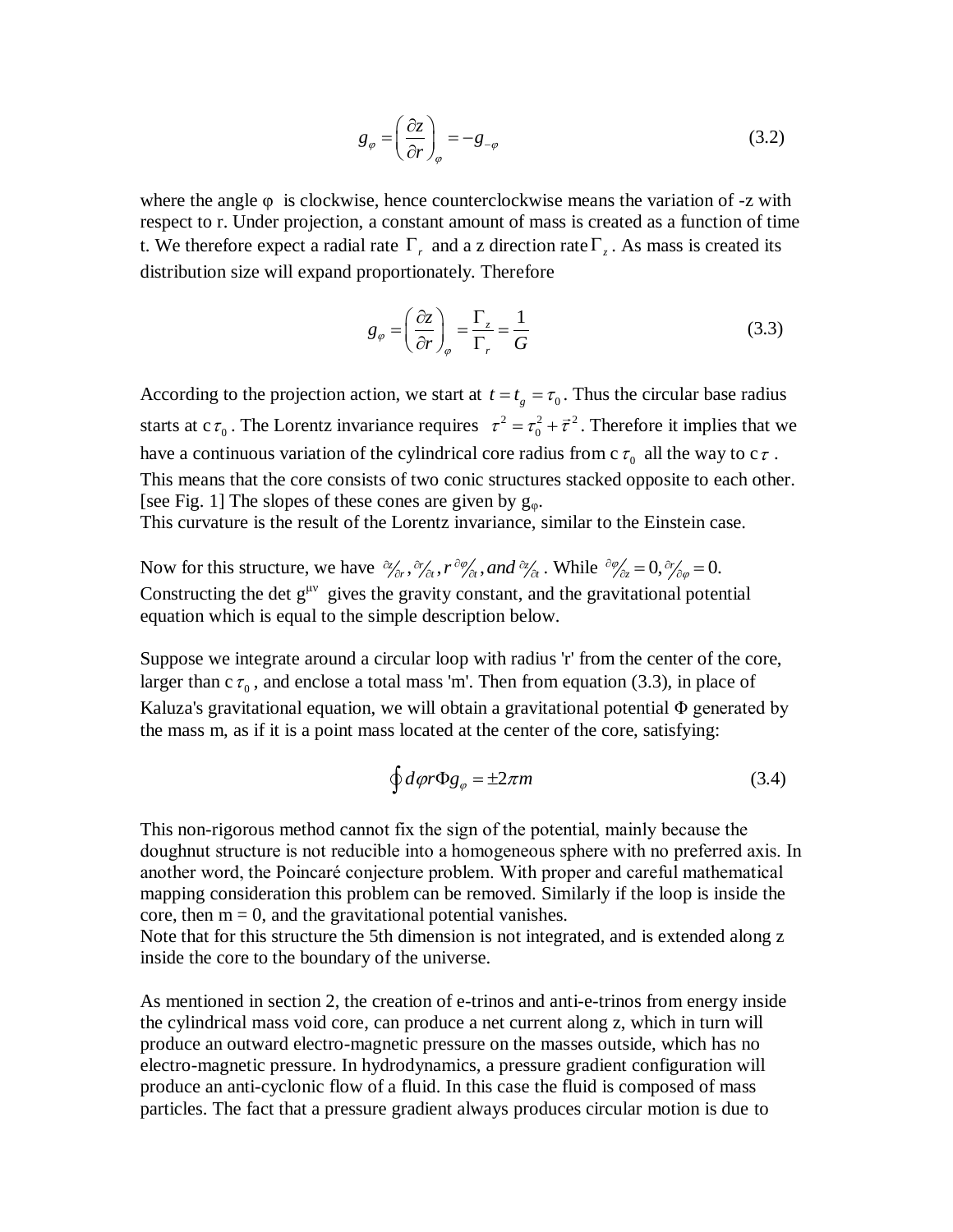Newton's 3rd law. Circling motion of a mass possesses angular momentum and centrifugal force so as to counter act the radial pressure gradient. For example, water inside a sink will form a circular flow inward into the drain, due to a negative pressure gradient. In this doughnut mass distribution case the pressure gradient is positive. Therefore the circular flow is outward. This picture certainly resembles star motions within a galaxy.

Suppose we do accept this structure as the galaxy model. Let us consider the motion of one star, mass M, outside the cylindrical core. Suppose we can describe its motion classically. Its equation of motion along the radius r from the core is given by

$$
M\frac{d^2r}{dt^2} - \frac{L^2}{Mr^3} = F
$$
 (3.5)

where  $L$  is the angular momentum,  $F$  is the radial outward force produced by the electromagnetic radiation pressure from the core e-trinos. The factor F falls off with increasing r. It is qualitatively obvious, that the star's outward acceleration is very high when it is close to the core. As it spirals outward, and if angular momentum is assumed conserved, then both the centrifugal force and the force from the electro-magnetic radiation will fall off, leading to a steady outward velocity. Because of the presence of F, angular momentum is not a conserved quantity. It is more accurate to assume a relatively constant angular velocity  $\omega$ , at least during the early stage of the star. Under this assumption, equation (3.5) becomes

$$
M\frac{d^2r}{dt^2} - \omega^2 Mr = F
$$
\n(3.6)

The solution of  $r$  to equation  $(3.6)$  with  $F$  assumed constant, is

$$
r = r_0 + \left(\frac{F}{M\omega^2} - r_0\right)\left(1 - e^{-\omega t}\right) \tag{3.7}
$$

The initial value  $r_0$  is roughly equal to  $c\tau_0$ , and t is the time after its creation. It is the exponential t dependence of r and the radial velocity that is interesting, and could be observable [15].

$$
\frac{dr}{dt} = \left(\frac{F}{M\omega} - r_0\omega\right)e^{-\omega t}
$$
\n(3.8)

The factor  $F/(M\omega)$  in the solution for dr/dt in equation (3.8) lead to the existence of the so called run-away stars during the early stages after galaxy formation. However they should not exist among those near the galactic edge. By the notion run-away [16], we mean that its speed is increasing much faster as compared to other stars that are moving close to their steady orbital state.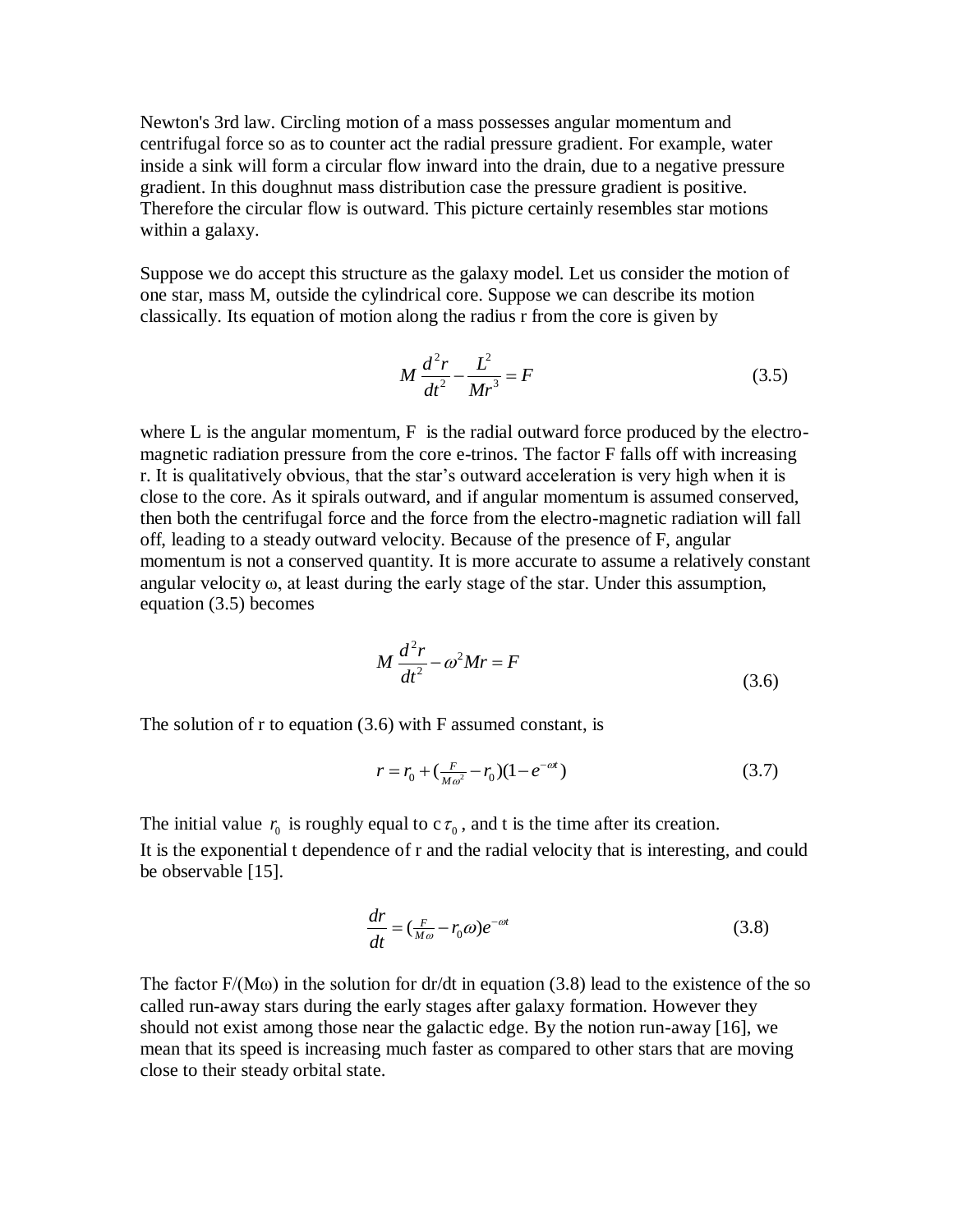By adopting the doughnut model for the galaxy, we also have defined the mass void galactic core. This core, although it contains no masses, it is full of energy consisting of electromagnetic energy and e-trino energy. Although it is frequently called a 'Dark Matter' core, it should be very bright, due to the electro-magnetic radiation coming out. In Section 2, we showed that energy in the cylindrical core can produce e-trino and antie-trino pairs. These mass-less charges travel along z, with opposite momenta hv/c, thus giving rise to a net z direction current, given by eq. (2.20). Such a current will generate both an electric field along z, which must have both a steady field as well as an oscillating z component, with frequencies v derived from the e-trinos, as well as a steady circular H field, together with an oscillating part. As the galactic core is open ended, the 5D void will continue to increase in 4D space volume according to the 5D metric, thus the e-trinos and anti-e-trinos inside would radiate. It is the oscillating E, H, components that will produce the intense light and gamma ray emissions in the z direction, which we can see as intense light and gamma ray emissions in the z direction [8], the giant gamma ray bubbles from the galactic center of the Milky Way.

The constant E, H amplitudes are the principle contributors to the outward electromagnetic pressure on the stars around the core, creating the reverse cyclone motions of the stars, as we described earlier. As long as energy is available inside the core to produce the e-trinos and anti-e-trinos, the stability of the galaxy will be sustained. The geometrical space volume occupied by the mass-less core can be roughly calculated.



Figure 1. Doughnut structure galaxy model in cross section depicting a timeextended projection action. ( $\tau_{0}$  varies from an initial minimum value to  $\tau$  as a function of h, the thickness of the galaxy).

Let us consider the structure as shown above in Figure 1. The cross section of the core varies from  $2\tau_0$  to  $2\tau$ , over the time extended projection action. Starting initially at  $t = t_g$  $= \tau_0$ , after the creation of the 5D space-time, and ending at  $t = \tau$ . Ignoring the change in the created mass distribution during the entire action time  $\tau$ , and assuming a mass creation rate ratio between the rate along the z axis of the cylinder  $\Gamma$ <sub>z</sub> and that of the radius r in the cross section  $\Gamma_r$ , such that  $\Gamma_z/\Gamma_r = 1/G$ , we obtain the cylindrical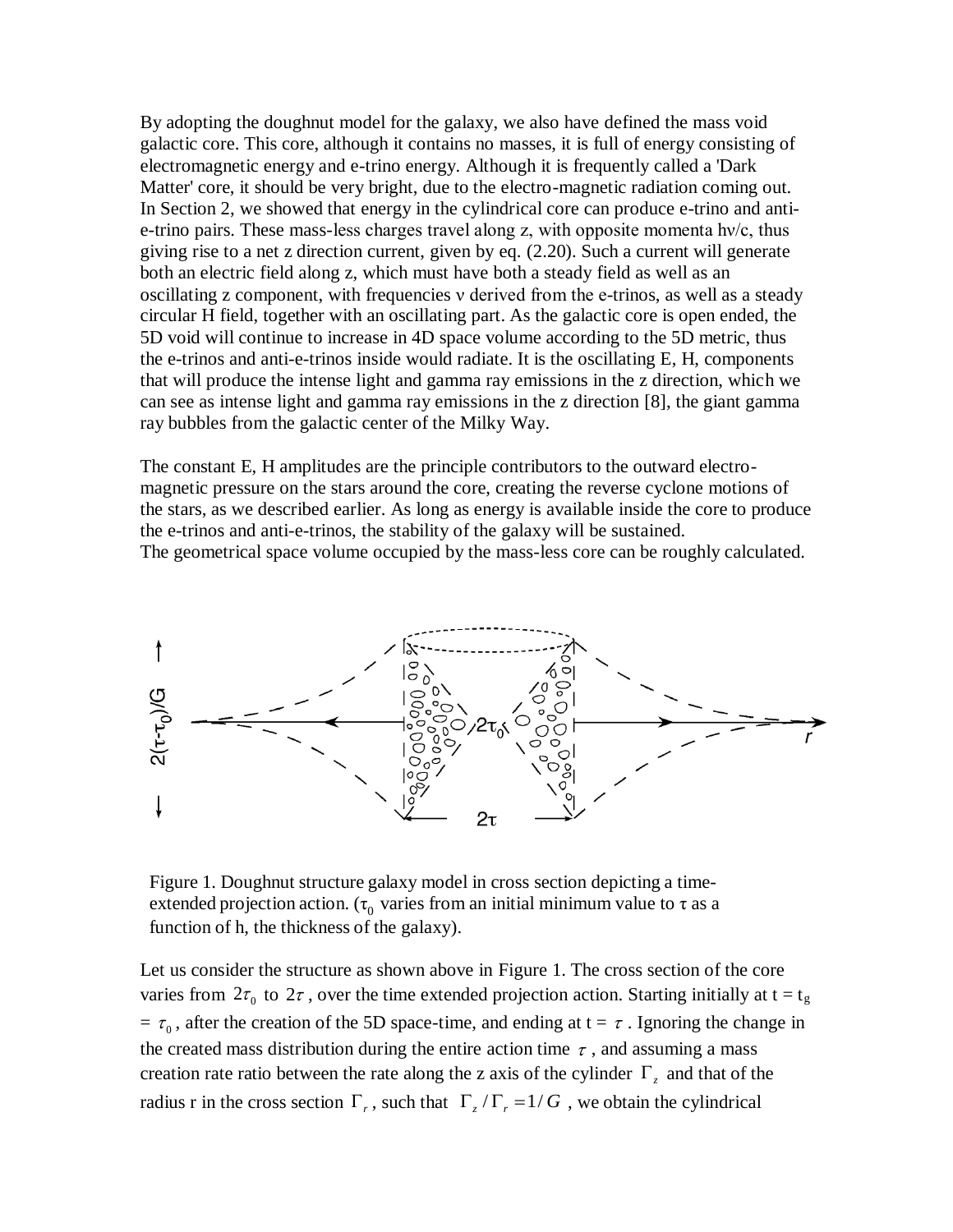height

$$
h = 2(\tau - \tau_0) / G. \tag{3.9}
$$

Thus the 3D space volume occupied by the dark matter core V(DM) is given by

$$
V(DM) = 2\pi\tau_0^2(\tau - \tau_0)/G + \pi(\tau^2 - \tau_0^2)(\tau - \tau_0)/G
$$
 (3.10)

while the phase space volume occupied by the created masses  $V(M)$  is equal to

$$
V(M) = \pi(\tau^2 - \tau_0^2)(\tau - \tau_0) / G \tag{3.11}
$$

Because of Liouville theorem, V(M) is invariant even if the masses are redistributed due to motion. Hence the ratio between  $V(DM)$  and  $V(M)$  is also invariant and is always greater than 1.

$$
\frac{V(DM)}{V(M)} = \frac{1 + (\tau_0/\tau)^2}{1 - (\tau_0/\tau)^2} > 1
$$
\n(3.12)

Although this analysis is based only on one galaxy, it is not surprising that the data obtained by the Hubble Deep Space Probe showed a ratio of V(DM)/V(M) as much as 1.3 in the universe. These observed astronomical data appear to support our projection doughnut structure galaxy model (Figure 1). As the 4D space expands with time the universe will have larger and larger so-called dark matter space. Such expanded 4D space might not contain e-trinos and would indeed appear dark without electromagnetic fields generated.

In summary, (I) *Gamma-Ray Bubbles*: If there is coupling between two vector potential fields (5D vector potential and 5D e-trino) which are solutions of the 5D homogeneous operator, then their product is also a solution and their multiplication constant between them is their coupling constant. The coupling can be transformed away by gauge transformation. This gauge transformation produces the 4Dx1D Hilbert space representation for the 5D vector fields (see [2]). Hence, in 5D we can have charged source terms for the 5D vector potentials (see [2]), similar to the Maxwell potentials in the 4D Lorentz space-time. This means it shows explicitly the creation of E, H fields (electro-magnetic fields) by the e-trino, as well as the separate monopole potential field (see Section 2), which must be compacted in the 4D Maxwellian space-time. It is this requirement that produces the gamma-ray spherical bubbles in the Milky Way galaxy. (II) *Galaxy Creation*: By analyzing the initial creation of the 5D space-time manifold, and since it must obey uncertainty principle, a near infinite amount of 5D energy and momentum fields must be created during the initial dt. This initial energy and momenta, when projected into 4D Lorentz space-time later (any time later, at any coordinate space point), can start the formation of a galaxy, by creating a Riemannian Space. Such a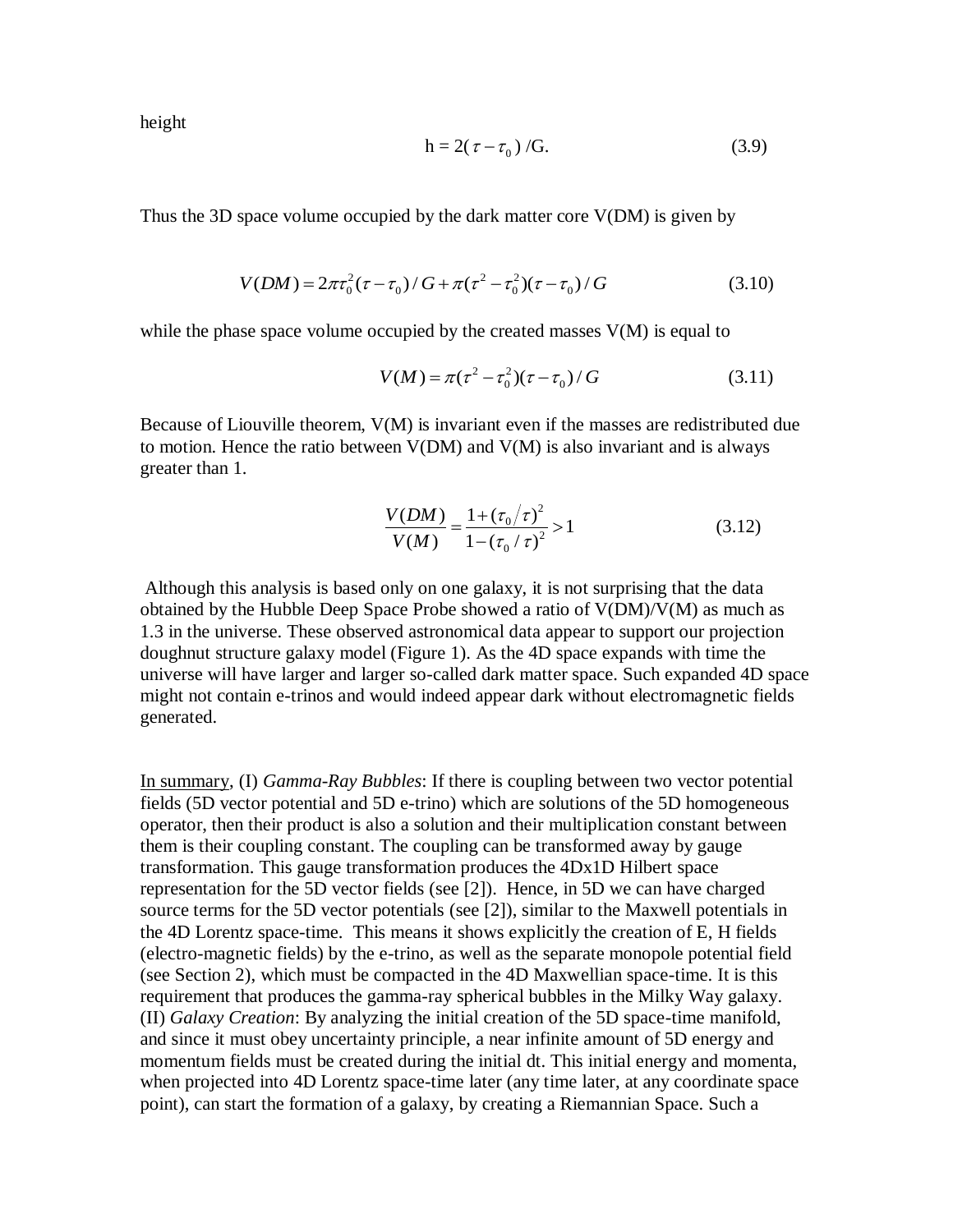galaxy creation is like boiling water in a pot. The size of the galactic core can have different sizes, except the Riemannian curvature determined by the rates of creation must obey the gravitational constant, due to covariance of the resulting Lorentz space-time, as given by General Relativity. The galactic creations do not change the total energy in the 5D universe, as it is simply a projection process in converting one momentum component into mass. In other words, this projection action, hence creation of a galaxy, can happen at any region of the 4D space, at any time t larger than zero. However, it cannot occur in any region which is already 3D space, meaning it is already Lorentzian. Thus the cores of galaxies cannot overlap. Furthermore, because of the restraint on the Riemannian curvature, the core of each galaxy must be invariant. That means the 3D volume size of the 5D core, including the gamma ray bubbles, is a constant, although its shape can change according to Liouville theorem and Poincaré conjecture. No matter how many galaxies are created the total energy and momenta in the universe is invariant. Therefore, ensemble theory and laws of thermodynamics, which are the consequence of ensemble averaging, is valid for any subsystem in the universe, since the universe acts like the thermal bath and is a closed system. The star distribution of each galaxy is also a result of statistics, no different than any gas volume. As to the elements in the galaxy, that is dependent on the stars' planetary structures, which is also a result of statistics and not a fundamental rule. The 4D space regions, as the homogeneous 5D space-time expands, are the residual of coordinate space not already converted to 3D due to projection actions. This portion is always much larger because it has an extra coordinate dimension. The creation of galaxies makes the distribution of 5D fields non-uniform in the universe. Volume not occupied by mass distribution, or Lorentz space, will be dark matter space. The 4D space expansion always increases faster than the reduction due to projection action, and the universe energy and momenta densities per unit 4D volume also always decreases with time. Although according to our projection model galactic cores cannot overlap, galaxies can still collide when they get within gravitational range of each other, which is part of astronomical observations.

(III) *Sequential Galaxy Creation*: We have shown the creation of a galaxy based on time ordered projection actions. In effect or by definition we have chosen the specific beginning at  $t = t_{g_1} = 0$  for the start, as if at the beginning of the creation of the 5D homogeneous space-time, and  $t = t_{g_1} = \tau_0$ , as the narrowest radius of the cylindrical void core, and  $t = t_{g_1} = 0$  must only relate to the beginning of the nucleation time of a galaxy at the perimeter of the finite 5D space-time manifold which is defined by the absolute time t. At any time  $t = T$ , in fact, more than one galaxy can be created at T, displaced from each other in 4-dimension space. It should be noted that according to our galaxy creation model, all galaxies must start from absolutely nothing, no time and no 4D space. Therefore galaxies can be created in sequence after the creation of the 5D space-time, or simultaneously. If all galaxies in the Universe were created simultaneously, then our 5D projection model can be made consistent with the Big Bang model. As to the sequential galaxies creation, let us consider a second galaxy ( $g_2$ ) created with its center starting at  $t = t_{g_2} = T$  outside the 5D space-time domain according to the 5D space-time as measured from the first galaxy ( $g_1$ ) which is placed at  $t = t_{g_1} = 0$  within the universe, and with its center translated from the absolute t frame. That means that it could be just on the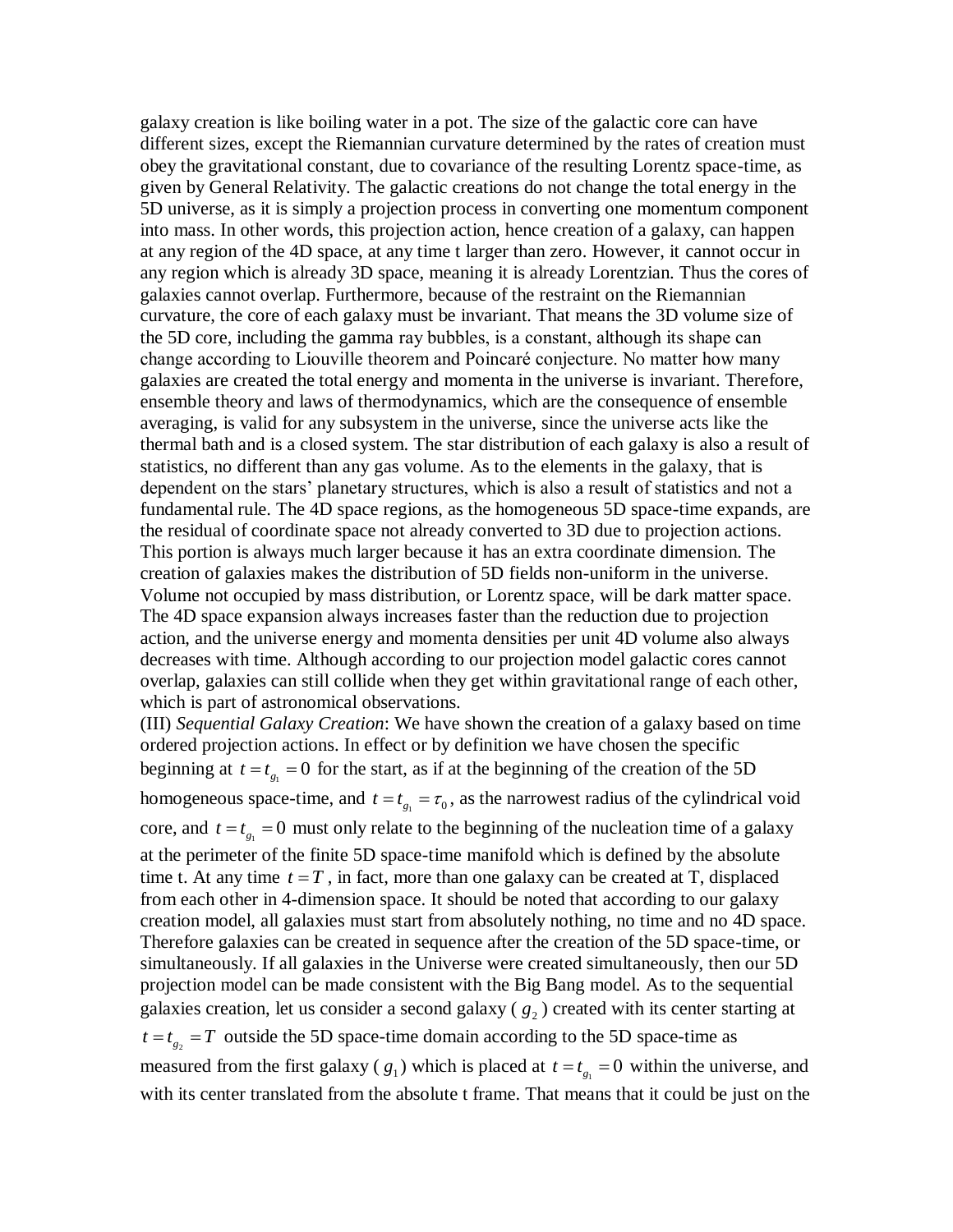outer edge of the first galaxy. Let  $\hat{x}$ ', t' be the 5D space-time as measured from the beginning of the newly created galaxy. In this case the 5D space time for the total universe consisting of the two galaxies would be given by  $\tilde{X}^2 = (t^2 + T)^2 = t^2 + T^2 + 2tT =$  $\vec{\tilde{x}}^2 + \vec{\tilde{x}}'^2 + 2|\vec{\tilde{x}}||\vec{\tilde{x}}'|$ , where  $t'^2 = \vec{\tilde{x}}'^2$ .  $\tilde{X}$ ,  $\vec{\tilde{x}}$  and  $\vec{\tilde{x}}'$  are 4D space vectors, and because of that the combined two galaxies must remain in a single 5D space-time manifold, *X* is necessarily equal to  $\vec{x} + \vec{x}'$ , as  $\vec{x}$  and  $\vec{x}'$  must be parallel, which means this newly created galaxy lies along the path of the growing universe of the original galaxy. Hence this newly created galaxy is observable from the first galaxy. As this galaxy gets created by the projection of the 4th component momenta of the 5D fields into masses around its cylindrical void core which expands from the narrowest radius  $\tau'$ <sub>0</sub> to the largest radius  $\tau'$ , it must push away from the outer boundary of the 4D coordinate space domain established by the original galaxy as its core is completed. Newtonian conservation laws requires action and reaction are equal and opposite, therefore setting in a relative drift apart velocity between the two galaxies. As the stars of the newly created galaxy gradually spiral outward from its core expanding the galactic domain, it will further increase the speed of the relative drift apart. Obviously, we can apply the exact same projection action sequence and create the extended Riemannian space so as to cover the masses created within the new galaxy. In the mathematically non rigorous static model we discussed earlier we obtained the Newtonian gravity potential by considering a static initial galactic mass distribution model as depicted in Figure 1, but because as soon as masses are created right after time  $\tau_0$ , these masses will start to spiral outward due to the tremendously energetic 5D fields caused by the quantum uncertainty principle upon the galaxy nucleation out of nothing we have discussed in ref [1;2], which therefore will produce a pressure already within the planar galactic void core radius  $\tau_0$ , even before all the mass creation was completed, hence for mathematical rigor the resulting Riemannian Geometry must be formulated into a covariant 4D Riemannian space-time so that mass motions which obey Special Relativity are always satisfied. Therefore the galactic masses can only be taken properly into account by generalizing the Einstein General Relativity Riemannian formulation. One such method is by using Perelman's inverse mapping and changing Einstein's 5th dimensional compactification in the mass volume to the Ricci flow through the doughnut core of the galaxy extracted from his proof of the Poincaré Conjecture. The detail for this method is very mathematical and beyond the level intended for this paper. It should be pointed out that the origin of the 4D coordinate manifold need not be the center of the first galaxy created. In fact a finite 4D space manifold might be formed before the projection actions to the 4D Lorentz space-time. As to the question on the changing number of galaxies in the Universe, there is no requirement that new galactic creations need to continuously occur. Thus in the universe the number of galaxies can be constant? If true then it would also be impossible to distinguish between the 5D projection model and the Big Bang Model. The question is can we still be able to distinguish between our 5D projection theory and the Big Bang? Because each galaxy contains a core of radius  $\tau_0$ , and it must form on the boundary of the 4D finite space at the absolute time T, which means T must be greater than  $\tau_0$ , if even just one galaxy was created first at T. However if N galaxies were simultaneously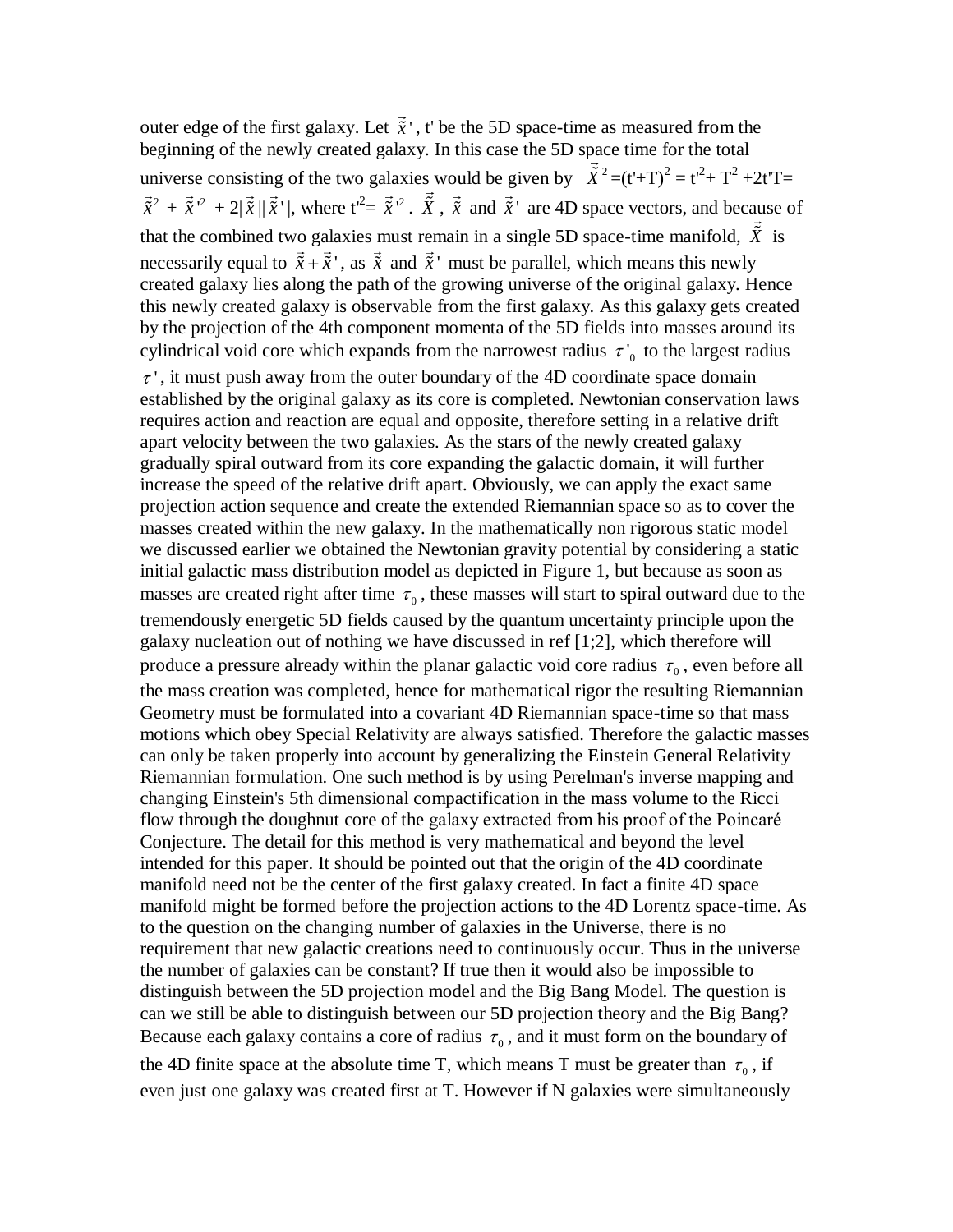created, then  $2 \pi$ T must be greater than  $2N \tau_0$ , where  $\tau_0$  represents the average core size of all N galaxies. Thus the age of the universe is much older than the first galaxy creation. This conclusion is not generally recognized by astronomers. Finally, the galactic cores contain e-trinos, and therefore radiate, only the gap spaces between the N galaxies first created can be truly dark space. Thus such dark spaces in the universe might be much less than we might expect. The distance measured from one galactic center to the next although is measured in a curved 4D Riemannian space-time, but by taking into consideration the distance due to their relative drift, we can still get a rough estimation of the age difference between the galaxies, however we cannot determine which one is older, unless we can find the location of the absolute center of the 4D space in the ever expanding homogeneous 5D space-time of the Universe. Except of course as galaxy creation continues the newer galaxies at the perimeter of the 4D space would be still be in the forming stage and therefore will contain new stars that are in the process of being created.

### **REFERENCES**

[1] K.W. Wong, G. Dreschhoff, H. Jungner, The 5 Dimension Space-Time Universe: A Creation and Grand Unified Field Theory Model, 200 pages, submitted to Springer Publ., Heidelberg, 28 January, (2013).

[2] K.W. Wong, G. Dreschhoff, H. Jungner, The 5D Homogeneous Projection and Realization of Quark and Hadron Masses, arXiv:1202.5761v3,( 2012).

[3]NASA's Planck Project Office, JPL, Pasadena, Calif., Planck Mission brings Universe into Focus, March 21, (2013). [http://www.nasa.gov/planck,](http://www.nasa.gov/planck) [http://planck.caltech.edu](http://planck.caltech.edu/) and [http://www.esa.int/planck.](http://www.esa.int/planck)

[4] G. Perelman, The Entropy Formula for Ricci Flow and its Geometric Applications, (2002), arXiv.math.DG/0211159.

[5] G. Perelman, Ricci Flow with Surgery on Three-Manifolds, (2003), arXiv.math.DG/0303109.

[6] K.W. Wong, G. Dreschhoff, H. Jungner, On Neutrino Oscillations and Predicting the 125 GeV Two photon Emission State from p-p Collisions based on the 5d Homogeneous Space-Time Projection Model, J. Mod. Phys., Vol. 3, pp. 1450-1457, (2012). doi:10.4236/jmp.2012.310179.

[7] B. Schwarzschild, Search and Discovery: Time-reversal asymmetry in particle physics has finally been clearly seen, Physics Today, November 2012, p. 16-18, (2012)

[8] Ettore Carretti, Roland M. Crocker, Lister Staveley-Smith, Marijke Haverkorn, Cormac Purcell, B.M. Gaensler, Gianni Bernardi, Michael J. Kesteven, Sergio Poppi,